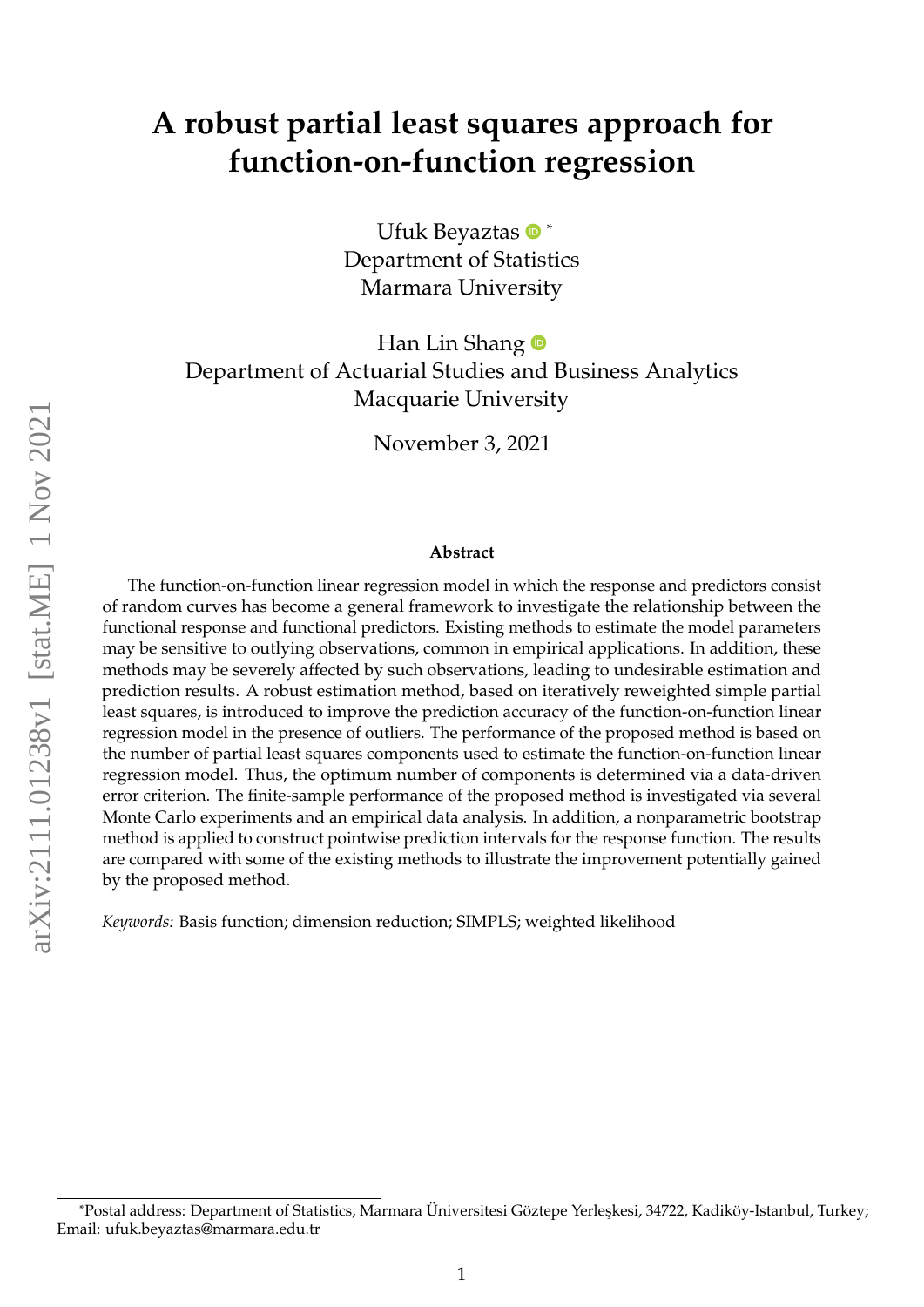# **1 Introduction**

Over the last decade, the availability of functional data whose sample elements are in the form of curves, images, shapes, or more general manifold-valued objects sampled over a continuum measure has progressively increased in many scientific fields. Consequently, the interest in and need for tools that tackle the analysis of functional datasets is increasing significantly. For example, consult [Ramsay and Silverman](#page-25-0) [\(2002,](#page-25-0) [2006\)](#page-25-1), [Ferraty and Vieu](#page-23-0) [\(2006\)](#page-23-0), [Rao](#page-25-2) [\(2010\)](#page-25-2), [Horvath and Kokoszka](#page-23-1) [\(2012\)](#page-23-1), [Cuevas](#page-22-0) [\(2014\)](#page-22-0), [Hsing and Eubank](#page-23-2) [\(2015\)](#page-23-2), [Kokoszka and Reimherr](#page-24-0) [\(2017\)](#page-24-0), [Younse](#page-26-0) [\(2020\)](#page-26-0), and [Martines-Hernandez and Genton](#page-24-1) [\(2020\)](#page-24-1) for recent developments on the theory and applications of functional data analysis tools.

This paper is devoted to studying the function-on-function linear regression model (FFLRM), where the response and predictors are functional. FFLRM is among the most interesting functional data analysis tools and has received much attention in the statistical literature. This model intends to explore the association between a functional response and one or more functional predictors. In this context, several FFLRMs have been proposed (see, e.g., [Ramsay and Dalzell](#page-25-3) [1991,](#page-25-3) [Yao et al.](#page-26-1) [2005,](#page-26-1) [Ramsay and Silverman](#page-25-1) [2006,](#page-25-1) Müller and Yao [2008,](#page-24-2) [Matsui et al.](#page-24-3) [2009,](#page-24-3) [He et al.](#page-23-3) [2010,](#page-23-3) [Wang](#page-25-4) [2014,](#page-25-4) [Ivanescu et al.](#page-24-4) [2015,](#page-24-4) [Chiou et al.](#page-22-1) [2016\)](#page-22-1). In these models, the associations between the functional variables are characterized via the integrated functional predictors weighted by the unknown regression parameter function. Estimating such models is a difficult task since the regression parameter function belongs to an infinite-dimensional space. The common practical approach to overcoming this problem is projecting the regression parameter function onto a finite-dimensional space using a basis expansion technique. For this purpose, several approaches have been proposed. For example, with the general basis expansion methods (i.e., *B*-spline, Fourier, and Gaussian basis function), the traditional estimation methods, such as least-squares (LS) [\(Ramsay and Dalzell](#page-25-3) [1991,](#page-25-3) [Ramsay and Silverman](#page-25-1) [2006\)](#page-25-1), weighted LS [\(Yamanishi and Tanaka](#page-25-5) [2003\)](#page-25-5), penalized maximum likelihood [\(Matsui et al.](#page-24-3) [2009\)](#page-24-3), expectation/conditional maximization either algorithm [\(Wang](#page-25-4) [2014\)](#page-25-4), and penalized spline [\(Ivanescu et al.](#page-24-4) [2015\)](#page-24-4) have been extended to functional data to estimate the FFLRMs. However, the use of general basis expansion methods may require a large number of basis functions to project the regression parameter function, leading to overfitting of the model. In addition, when a large number of basis functions is used, the aforementioned estimation methods suffer from the multicollinearity problem [\(Preda and Saporta](#page-24-5) [2005,](#page-24-5) [Aguilera et al.](#page-22-2) [2016\)](#page-22-2). Moreover, in such a case, these methods may be computationally intensive [\(Beyaztas and Shang](#page-22-3) [2020](#page-22-3)*a*). Compared with general basis expansion methods, the dimension reduction techniques such as functional principal component (FPC) regression [\(Aguilera et al.](#page-22-4) [1999,](#page-22-4) [Yao et al.](#page-26-1) [2005,](#page-26-1) [Hall and Hosseini-Nasab](#page-23-4) [2006,](#page-23-4) [Chiou et al.](#page-22-1) [2016\)](#page-22-1) and functional partial least squares (FPLS) regression [\(Preda and Schiltz](#page-25-6) [2011,](#page-25-6) [Beyaztas and Shang](#page-22-3) [2020](#page-22-3)*a*) solve multicollinearity problem and decrease the computation burden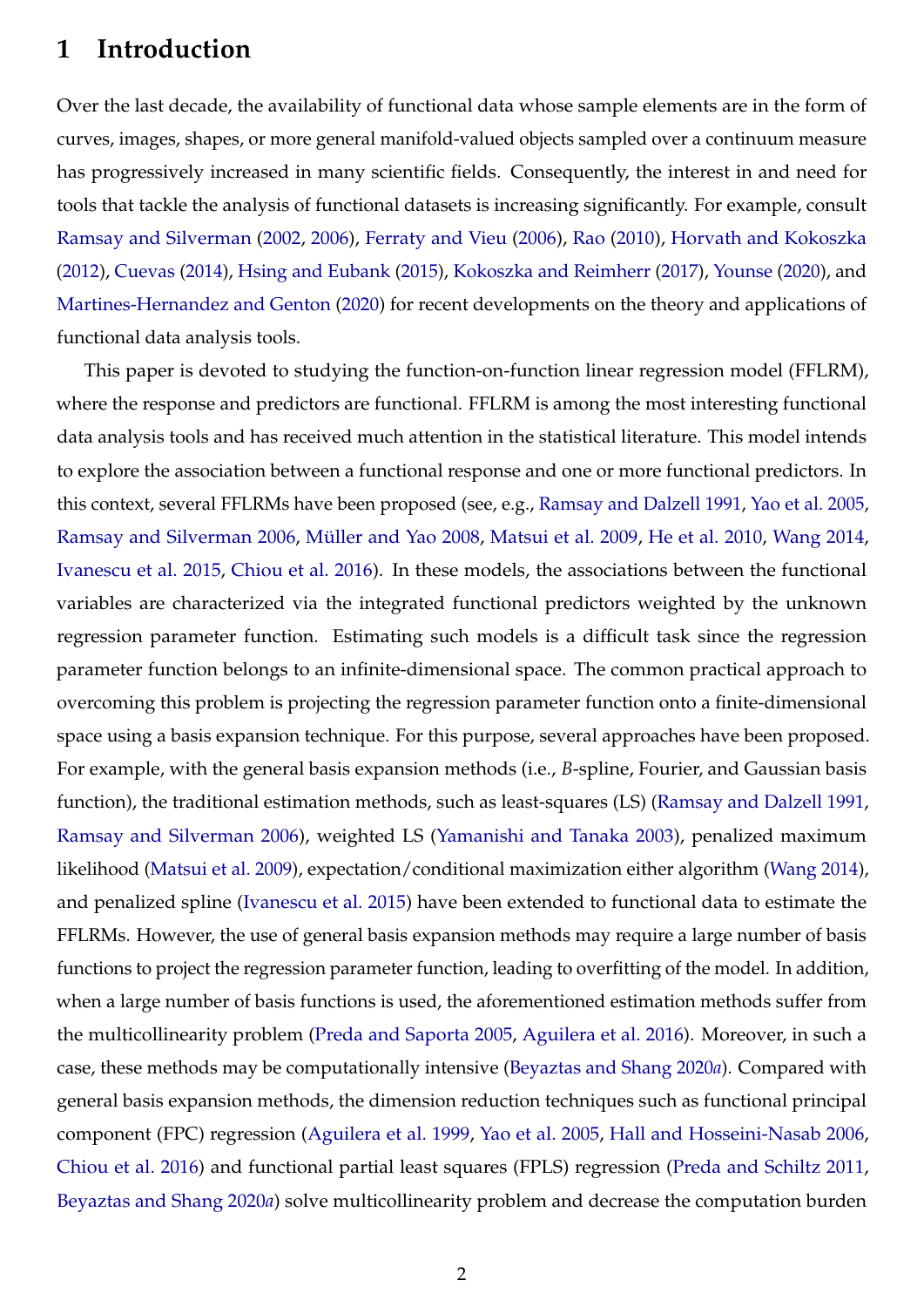in a high-dimensional setting. Thus, the FPC and FPLS are preferable to general basis expansion methods in the estimation of FFLRMs.

In the FPC and FPLS regression methods, the infinite-dimensional functions of the FFLRMs are projected onto the finite-dimensional orthonormal FPC and FPLS bases. In doing so, both methods produce orthogonal latent components. The regression model constructed using the latent components of the functional response and functional predictors are then used to approximate the regression problem of functional response on the functional predictors. The FPC considers maximizing the covariance between the functional predictors to extract the latent components. However, a few FPCs generally contain the most information about the covariance between the functional predictors, which are not necessarily important for representing FPCs. All or some of the most important terms accounting for the interaction between the basis functions and functional predictors might come from later principal components [\(Delaigle and Hall](#page-23-5) [2012\)](#page-23-5). In contrast, the FPLS components are extracted by maximizing the covariance between the functional response and functional predictors. Thus, compared with FPC, the FPLS produces more informative latent components with fewer terms, which makes FPLS more preferable than FPC [\(Reiss and Odgen](#page-25-7) [2007,](#page-25-7) [Delaigle and Hall](#page-23-5) [2012,](#page-23-5) [Febrero-Bande et al.](#page-23-6) [2017\)](#page-23-6). Therefore in this paper, we consider the FPLS method to estimate the FFLRM.

For the functional regression models, various FPLS methods have been proposed to investigate the relationship between functional variables (see, e.g., [Preda and Saporta](#page-24-5) [2005,](#page-24-5) [Hyndman and](#page-24-6) [Shang](#page-24-6) [2009,](#page-24-6) [Aguilera et al.](#page-22-5) [2010,](#page-22-5) [2016,](#page-22-2) [Preda and Schiltz](#page-25-6) [2011,](#page-25-6) [Beyaztas and Shang](#page-22-3) [2020](#page-22-3)*a*, [2021\)](#page-22-6). In these methods, the FPLS basis functions are iteratively extracted from squared covariance between the functional response and vector of functional predictors to calculate the latent components. The extracted components are then used to estimate the underlying FFLRM. However, the direct estimation of the FPLS basis functions is an ill-posed problem because of the infinite-dimensional structures of the functional random variables. To overcome this problem, [Preda and Schiltz](#page-25-6) [\(2011\)](#page-25-6) and [Beyaztas and Shang](#page-22-3) [\(2020](#page-22-3)*a*) proposed approximating the FPLS regression via the finite-dimensional PLS regression of the basis expansion coefficients. The coefficients are obtained by projecting the infinite-dimensional functional random variables onto a finite-dimensional space via a basis expansion method. [Preda and Schiltz](#page-25-6) [\(2011\)](#page-25-6) and [Beyaztas and Shang](#page-22-6) [\(2021\)](#page-22-6) showed that the same PLS components are obtained under both the FPLS and the PLS regression constructed using the basis expansion coefficients. The numerical results provided by the studies above showed that the FPLS produces an improved predictive performance over the existing methods because the extracted PLS components consider the correlation between the response and predictor variables.

Most of the existing methods, including FPLS, used to estimate the FFLRMs are non-robust to outlying observations, which are generated by a stochastic process with a distribution different from that of the vast majority of the remaining observations (see, e.g., Raña et al. [2015\)](#page-25-8). In functional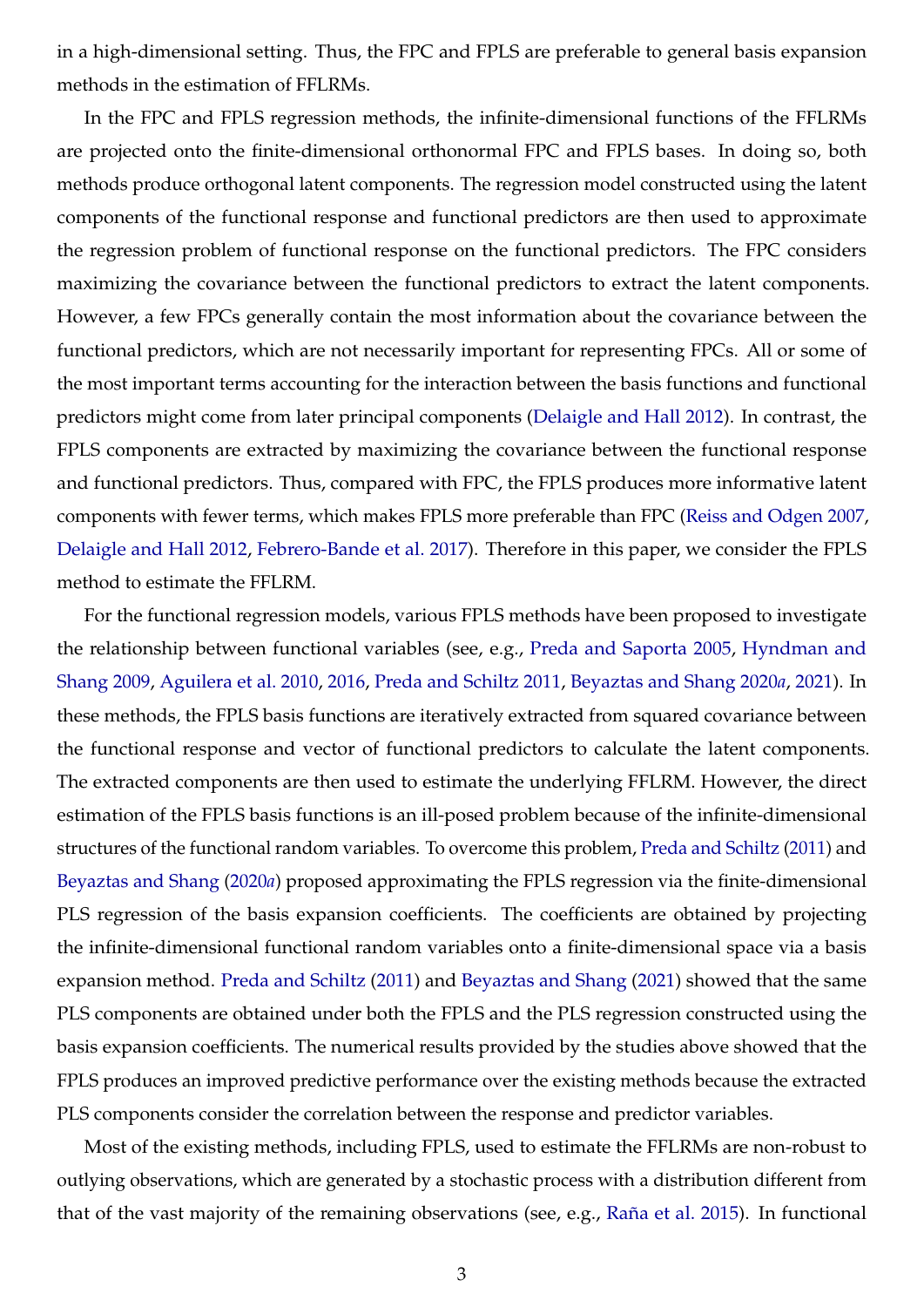data, there are three types of outliers: (1) *magnitude outliers*, which are points far from the bulk of the data; (2) *shape outliers*, which fall within the range of the data but differ in shape from the bulk of the data; and (3) the combination of magnitude and shape outliers (e.g., see [Beyaztas and](#page-22-7) [Shang](#page-22-7) [2019\)](#page-22-7). In this study, we consider the combination of magnitude and shape outliers. In the case of outliers, the LS or maximum likelihood-based estimation methods produce biased estimates; thus, predictions obtained from the fitted model become unreliable (see, e.g., [Zhang et al.](#page-26-2) [2018\)](#page-26-2). To overcome this issue, several robust methods have been proposed in functional regression models. In the scalar-on-function regression model (where the response is a scalar random variable while the predictors consist of random curves), see for example, [Maronna and Yohai](#page-24-7) [\(2013\)](#page-24-7), [Shin and Lee](#page-25-9) [\(2016\)](#page-25-9), and [Kalogridis and Aelst](#page-24-8) [\(2019\)](#page-24-8). In the context of FFLRM, [Gervini](#page-23-7) [\(2012\)](#page-23-7) proposed an outlierresistant loss function-based robust method. Also, [Hullait et al.](#page-23-8) [\(2021\)](#page-23-8) proposed a Fisher-consistent robust regression model, and they proposed a robust functional principal component (RFPC)-based estimator to estimate the model parameter. However, these two methods are based on the simple FFLRM, with only one predictor in the model. To the best of our knowledge, there is no method to robustly estimate the FFLRM by extracting information from both the response and multiple predictors.

This paper proposes a robust FPLS method, which allows for more than one functional predictor in the model to estimate the FFLRM. Similar to the FPLS methods of [Preda and Schiltz](#page-25-6) [\(2011\)](#page-25-6) and [Beyaztas and Shang](#page-22-3) [\(2020](#page-22-3)*a*), in the proposed method, the infinite-dimensional FPLS regression model is approximated via the finite-dimensional PLS regression of the basis expansion coefficients. In the finite-dimensional case, the PLS components are obtained via several algorithms, such as nonlinear iterative PLS [\(Wold](#page-25-10) [1974\)](#page-25-10), SIMPLS [\(de Jong](#page-23-9) [1993\)](#page-23-9), and improved kernel PLS [\(Dayal and](#page-23-10) [MacGregor](#page-23-10) [1997\)](#page-23-10). Our proposed method restricts our attention to SIMPLS, which deflates the empirical covariance matrix to obtain the PLS components. The traditional SIMPLS algorithm uses an LS-type estimator to extract the PLS components. Thus, it may seriously be affected by outlying observations and lead to unreliable estimation and prediction results. Several robust PLS algorithms have been developed to deal with outliers. For example, [Wakelinc and Macfie](#page-25-11) [\(1992\)](#page-25-11) and [Cummins](#page-22-8) [and Andrews](#page-22-8) [\(1995\)](#page-22-8) proposed robust PLS algorithms using robust iteratively reweighted algorithms. However, these methods use non-robust initial weights and are not robust to outliers in the predictor space (called leverage points). Using a robust covariance matrix with the SIMPLS algorithm, [Hubert](#page-23-11) [and Branden](#page-23-11) [\(2003\)](#page-23-11) proposed a robust PLS regression. [Serrneels et al.](#page-25-12) [\(2005\)](#page-25-12) developed a robust PLS algorithm based on the M-regression estimator. In addition, using the weight function developed by [Markatou](#page-24-9) [\(1996\)](#page-24-9), [Alin and Agostinelli](#page-22-9) [\(2017\)](#page-22-9) proposed a robust iteratively reweighted SIMPLS method (IRSIMPLS). The latter methods are robust to outliers in the predictor space (vertical outliers) and leverage points. The numerical analyses performed by [Alin and Agostinelli](#page-22-9) [\(2017\)](#page-22-9) demonstrate that the IRSIMPLS produces improved results compared with its competitors. Therefore, we consider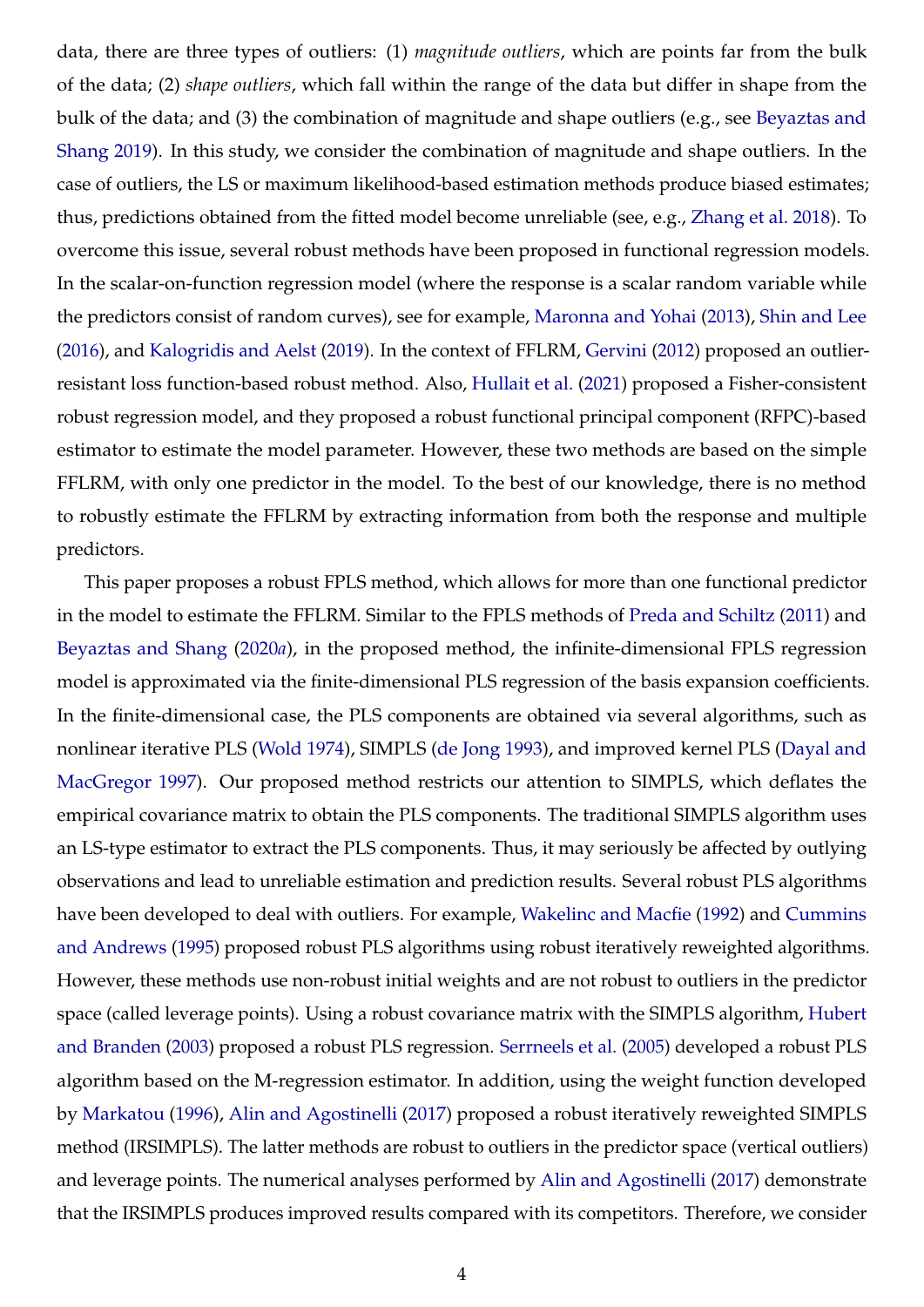the IRSIMPLS algorithm in the proposed method to robustly approximate the infinite-dimensional FPLS regression model in the presence of outliers. In the numerical analyses given in Sections [3,](#page-9-0) the predictive performance of the proposed method is examined via several Monte Carlo experiments, and the results are compared with those of existing methods. Our numerical results show that the proposed method is robust to outliers and improves prediction performance compared to the available methods when outliers are present in the data. Also, our results show that the proposed robust FPLS approach produces competitive or even better results with those of the RFPC method of [Hullait et al.](#page-23-8) [\(2021\)](#page-23-8).

The remainder of this paper is organized as follows. An overview of the FPLS approach and the methodology of the proposed method are presented in Section [2.](#page-4-0) A series of Monte Carlo experiments are conducted to evaluate the finite-sample performance of the proposed method, and the results are given in Section [3.](#page-9-0) The proposed method is used to analyze an empirical data analysis and the results presented in Section [4.](#page-17-0) Section [5](#page-20-0) concludes the paper, along with some ideas on how the methodology can be further extended.

#### <span id="page-4-0"></span>**2 The functional PLS**

Let  $\mathcal{Y}(t)$  and  $\mathcal{X}_m(s)$ , for  $m = 1, \ldots, M$ , respectively, denote a response and M sets of predictors given as functions with closed and bounded intervals  $t \in T$  and  $s \in S$  as domains. We assume that both the functional response and the functional predictors are second-order stochastic processes with finite second-order moments, and are the elements of the  $\mathcal{L}_2$  separable Hilbert space, the space of square-integrable and real-valued functions. Without loss of generality, we also assume that  $\mathcal{Y}(t)$ and  $\mathcal{X}_m(s)$  for  $m = 1, ..., M$ , are zero-mean stochastic processes so that  $\mathbb{E}[\mathcal{Y}(t)] = \mathbb{E}[\mathcal{X}_m(s)] = 0$ .

We consider the following FFLRM for exploring the association between the functional response and *M* sets of functional predictors:

<span id="page-4-1"></span>
$$
\mathcal{Y}(t) = \int_{S} \boldsymbol{\mathcal{X}}^{\top}(s) \boldsymbol{\beta}(s, t) \mathrm{d}s + \epsilon(t), \qquad (1)
$$

where  $\bm{\mathcal{X}}(s) = [\mathcal{X}_1(s),\dots,\mathcal{X}_M(s)]^\top$  is the matrix-valued functions comprising of  $M$  sets of functional  $\mathsf{predictors}, \bm{\beta}(s,t) = [\beta_1(s,t), \ldots, \beta_M(s,t)]^\top$  denotes the vector of bivariate coefficient functions, and  $\epsilon(t)$  is the error function which is assumed to be independent of  $\mathcal{X}_m(t)$ s. The primary aim in [\(1\)](#page-4-1) is to estimate the regression parameter function  $\beta(s, t)$ .

The FPLS components associated with the FFLRM in [\(1\)](#page-4-1) can be obtained as the solutions of Tucker's criterion [\(Tucker](#page-25-13) [1938\)](#page-25-13) extended to functional variables as follows:

<span id="page-4-2"></span>
$$
\max_{\kappa \in \mathcal{L}_2, \|\kappa_m\|_{\mathcal{L}_2} = 1, \forall m \in [1, \dots, M]} \text{Cov}^2 \left( \int_S \boldsymbol{\mathcal{X}}^{\top}(s) \kappa(s) ds, \int_T \mathcal{Y}(t) \zeta(t) dt \right), \tag{2}
$$
\n
$$
\sum_{\zeta \in \mathcal{L}_2, \|\zeta\|_{\mathcal{L}_2} = 1} \text{Cov}^2 \left( \int_S \boldsymbol{\mathcal{X}}^{\top}(s) \kappa(s) ds, \int_T \mathcal{Y}(t) \zeta(t) dt \right),
$$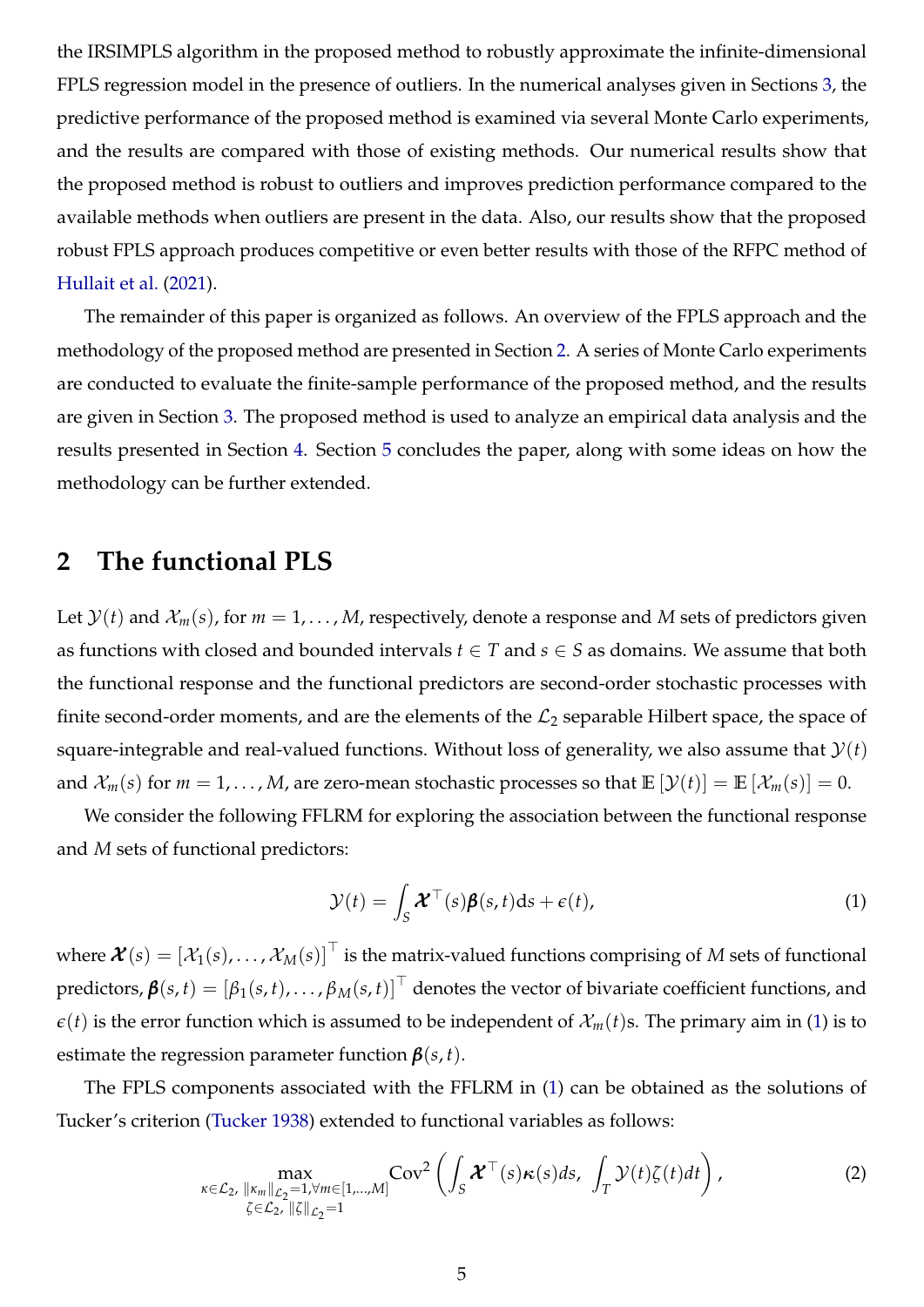where  $\kappa(s) = [\kappa_1(s), \ldots, \kappa_m(s)]^\top$  and  $\zeta(t)$  denote weight functions associated with the predictor and response variables, respectively.

As noted by [Preda and Saporta](#page-24-5) [\(2005\)](#page-24-5), the FPLS components are also the eigenvectors associated with the largest eigenvalues of the product of Escoufier operators [\(Escoufier](#page-23-12) [1970\)](#page-23-12). The first FPLS component of the FFLRM of  $\mathcal{Y}(t)$  on  $\mathcal{X}(s)$ , denoted by  $\eta_1$ , is obtained by conducting the ordinary linear regressions of  $\mathcal{X}(s)$  on  $\eta_1$  and  $\mathcal{Y}(t)$  on  $\eta_1$  as follows:

$$
\eta_1 = \int_{S} \boldsymbol{\mathcal{X}}^{\top}(s) \kappa_1(s) \mathrm{d} s,
$$

where  $\kappa_1(s)$ , the weight function associated with the first FPLS component, is defined as follows:

$$
\kappa_1(s) = \frac{\int_T \mathbb{E}\left[\mathcal{X}(s)\mathcal{Y}(t)\right]dt}{\sqrt{\int_S \left(\int_T \mathbb{E}\left[\mathcal{X}(s)\mathcal{Y}(t)\right]dt\right)^2 ds}}.
$$

FPLS is an iterative method, and thus, the subsequent FPLS components are computed via an iterative stepwise procedure. Let  $h = 1, 2, \ldots$  denote the iteration number. In addition, let  $\mathcal{X}_0(s) = \mathcal{X}(s)$  and  $\mathcal{Y}_0(t) = \mathcal{Y}(t)$ . Denote by  $\mathcal{X}_h(s)$  and  $\mathcal{Y}_h(t)$  the residuals of the following regression models:

$$
\boldsymbol{\mathcal{X}}_h(s) = \boldsymbol{\mathcal{X}}_{h-1}(s) - \boldsymbol{p}_h(s)\boldsymbol{\eta}_h,
$$
  

$$
\mathcal{Y}_h(t) = \mathcal{Y}_{h-1}(t) - \zeta_h(t)\boldsymbol{\eta}_h,
$$

where  $\boldsymbol{p}_h(s) = \frac{\mathbb{E}[\boldsymbol{\mathcal{X}}_{h-1}(s)\boldsymbol{\eta}_h]}{\mathbb{E}[\boldsymbol{n}^2]}$  $\frac{\mathcal{L}_{h-1}(s)\boldsymbol{\eta}_h]}{\mathbb{E}\big[\boldsymbol{\eta}_h^2\big]}$ , and  $\zeta_h(t)=\frac{\mathbb{E}[\mathcal{Y}_{h-1}(t)\boldsymbol{\eta}_h]}{\mathbb{E}\big[\boldsymbol{\eta}_h^2\big]}$  $\frac{E[n-1]}{\mathbb{E}[\eta_h^2]}$ . Then, the  $h^{\text{th}}$  FPLS component, denoted by  $\eta_h$ , is obtained by maximizing the Tucker's criterion [\(2\)](#page-4-2):

$$
\boldsymbol{\eta_h} = \int_S \boldsymbol{\mathcal{X}}_{h-1}^{\top}(s) \boldsymbol{\kappa}_h(s) \mathrm{d}s,
$$

where the weight function  $\eta_h$  is given by:

$$
\kappa_h(s) = \frac{\int_T \mathbb{E}\left[\mathcal{X}_{h-1}(s)\mathcal{Y}_{h-1}(t)\right]dt}{\sqrt{\int_S \left(\int_T \mathbb{E}\left[\mathcal{X}_{h-1}(s)\mathcal{Y}_{h-1}(t)\right]dt\right)^2 ds}}.
$$

At the final step, the FPLS regression is completed by conducting the linear regressions of  $\mathcal{X}_{h-1}(s)$ and  $\mathcal{Y}_{h-1}(t)$  on  $\eta_h$ .

Practically, the FPLS components of the FFLRM in [\(1\)](#page-4-1) are obtained based on the randomly observed sample curves of the functional response and functional predictor variables. Although these sample curves are intrinsically infinite-dimensional, they are observed in a set of discrete-time points in practice. For this reason, obtaining the sample estimates of the Escoufier's operators becomes problematic because they need to be estimated from the discretely observed observations (see [Aguilera et al.](#page-22-5) [2010\)](#page-22-5). To address this issue, [Preda and Schiltz](#page-25-6) [\(2011\)](#page-25-6) and [Beyaztas and Shang](#page-22-3) [\(2020](#page-22-3)*a*) proposed to use standard PLS regression of the basis expansion coefficients of the functional variables to approximate the FPLS components. In this context, several basis expansion methods,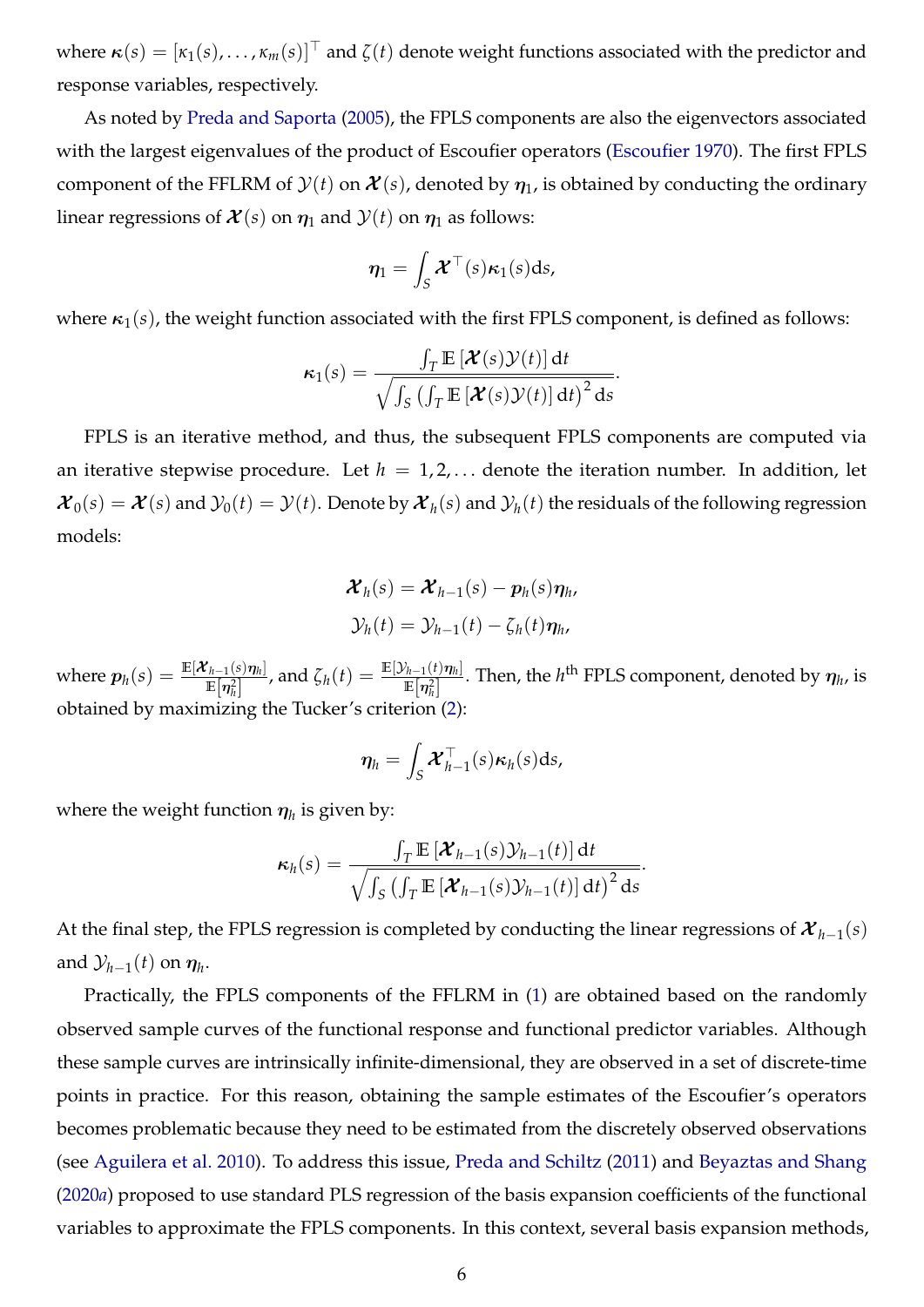such as *B*-spline, Fourier, wavelet, radial, and Bernstein polynomial bases, have been proposed to project infinite-dimensional functional variables onto the finite-dimensional space. In this study, we consider the *B*-spline basis expansion coefficients of the functional variables, which are then modeled using the IRSIMPLS regression of [Alin and Agostinelli](#page-22-9) [\(2017\)](#page-22-9) to approximate the FPLS regression of  $\mathcal{Y}(t)$  on  $\mathcal{X}(s)$ .

The IRSIMPLS is a weighted counterpart of the usual SIMPLS (see, e.g., [Alin and Agostinelli](#page-22-9) [2017,](#page-22-9) for more information about the SIMPLS and IRSIMPLS algorithms), where the weights are calculated based on the weighted likelihood methodology of [Markatou](#page-24-9) [\(1996\)](#page-24-9). The weighted likelihood uses weighted score equations to measure the discrepancy between the estimated and hypothesized model densities.

Let us consider the FFLRM in [\(1\)](#page-4-1) and let  $K<sub>V</sub>$  and  $K<sub>X</sub>$  denote the numbers of basis functions used for approximating the response and predictor functions, respectively. Then, they can be represented as basis function expansion as follows:

$$
\mathcal{Y}(t) = \sum_{k=1}^{K_{\mathcal{Y}}} c_k \phi_k(t) = \mathbf{C}^\top \mathbf{\Phi}(t),
$$

$$
\mathbf{\mathcal{X}}(s) = \sum_{j=1}^{K_{\mathcal{X}}} d_j \psi_j(s) = \mathbf{D}^\top \mathbf{\Psi}(s),
$$

where  $\boldsymbol{\Phi}(t) = \big[\phi_1(t),\ldots,\phi_{K_{\mathcal{Y}}}(t)\big]^{\top}$  and  $\boldsymbol{\Psi}(s) = \left[\psi_1(s),\ldots,\psi_M(s)\right]^{\top}$  with  $\psi_m(s) = \big[\psi_{m1}(s),\ldots,\psi_{mK_{\boldsymbol{\mathcal{X}}}}(s)\big]^{\top}$ respectively denote the basis functions, and  $\textbf{\emph{C}}~=~\left[c_1,\ldots,c_{K_{\cal{Y}}}\right]^{\top}$  and  $\textbf{\emph{D}}~=~\left[\textbf{\emph{d}}_1,\ldots,\textbf{\emph{d}}_{{\cal{M}}}\right]^{\top}$  with  $\boldsymbol{d}_m = \left[d_{m1}, \ldots, d_{mK_{\boldsymbol{X}}}\right]^{\top}$  are the corresponding coefficient matrices.

 $\text{Let } \mathbf{\Phi} = \int_T \mathbf{\Phi}(t) \mathbf{\Phi}^\top(t) dt$  and  $\mathbf{\Psi} = \int_S \mathbf{\Psi}(s) \mathbf{\Psi}^\top(s) ds$ , respectively, denote the  $K_\mathcal{Y} \times K_\mathcal{Y}$  and  $K_\mathcal{X} \times K_\mathcal{X}$ dimensional symmetric block-diagonal matrices of the inner products of the basis functions. Denote by  $\Phi^{1/2}$  and  $\Psi^{1/2}$  the square roots of  $\Phi$  and  $\Psi$ , respectively. Then, we consider the following regression model to approximate the FPLS regression of  $\mathcal{Y}(t)$  on  $\mathcal{X}(s)$ :

<span id="page-6-0"></span>
$$
\Lambda = \Pi \Omega + \epsilon, \tag{3}
$$

where  $\bm{\Lambda}\ =\ \bm{C}^\top\bm{\Phi}^{1/2}$ ,  $\bm{\Pi}\ =\ \bm{D}^\top\bm{\Psi}^{1/2}$ , and  $\bm{\Omega}$  and  $\bm{\epsilon}$  denote the coefficient and residual matrices, respectively. In [\(3\)](#page-6-0), the between columns of the obtained design matrices ( $\Lambda$  and  $\Pi$ ) become highly correlated (multicollinearity) due to the nature of functional data. In addition, even though the functional predictors are independent, because of the high-dimensional structures of the design matrices, there may be a strong correlation between  $\Lambda$  and  $\Pi$ . The traditional estimation techniques such as LS and maximum likelihood extended to functional data suffer from the multicollinearity problem. They may not produce a valid estimate for the coefficient matrix  $\Omega$  (see, e.g., [Beyaztas](#page-22-3) [and Shang](#page-22-3) [2020](#page-22-3)*a*). On the other hand, the PLS approach can produce an efficient estimate for Ω by eliminating the multicollinearity problems. It has been showed by [Preda and Schiltz](#page-25-6) [\(2011\)](#page-25-6) and [Beyaztas and Shang](#page-22-6) [\(2021\)](#page-22-6) that the FPLS regression of  $\mathcal{Y}(t)$  on  $\mathcal{X}(s)$  is equivalent to the PLS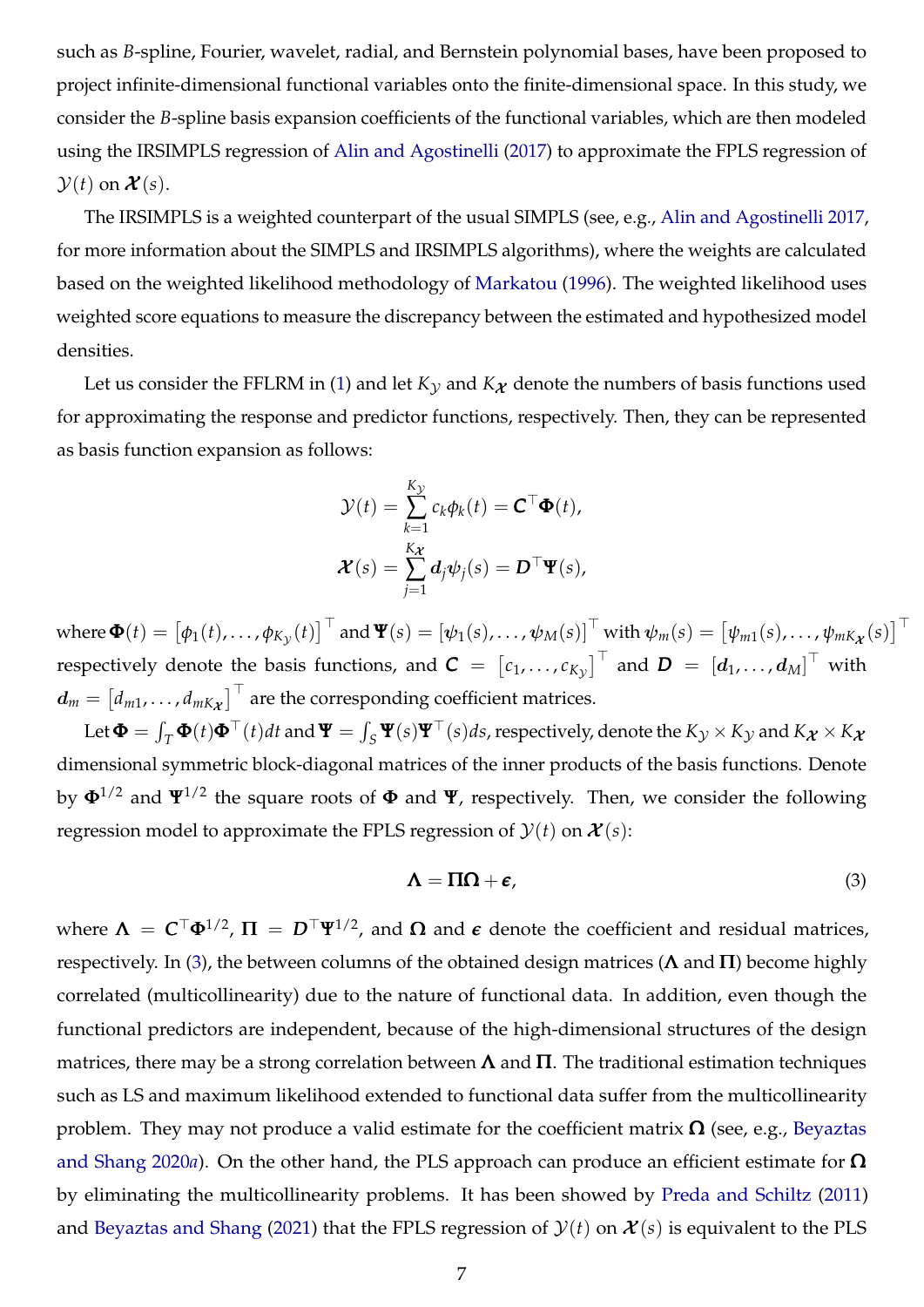regression of  $\Lambda$  on  $\Pi$  in the sense that at each step *h* of the PLS algorithm  $1 \leq h \leq H$ , the same PLS components are obtained for both PLS regressions. *H* denotes the retained number of PLS components.

We consider the IRSIMPLS of [Alin and Agostinelli](#page-22-9) [\(2017\)](#page-22-9) to approximate the coefficient function  $\beta(s,t)$  in [\(1\)](#page-4-1). Similar to the traditional PLS algorithms, the IRSIMPLS assumes a linear correlation between predictors and the response and bypasses the multicollinearity problem. In the IRSIMPLS, we assume that the theoretical residuals  $(\epsilon_1, \ldots, \epsilon_n)$  belong to a parametric family of densities  $\mathcal{F} = \{f(\cdot, \sigma); \sigma \in \mathbb{R}^+\}$  where  $f(\cdot, \sigma)$  is a random variable with mean zero corresponding to given *σ*. Let  $\hat{\epsilon}_i$  denote the calculated residuals for the given estimates  $\Omega$  and  $\hat{\sigma}$ , appropriately determined by the density  $f(\cdot,\hat{\sigma})$ . Denote by  $g^*(\hat{\epsilon}_i)$  and  $f^*(\hat{\epsilon}_i;\sigma)$  the kernel density estimator and the smoothed model density, respectively, as follows:

$$
g^*(\widehat{\boldsymbol{\epsilon}}_i) = \int \tau(\widehat{\boldsymbol{\epsilon}}_i; u, v) d\widehat{F}(u),
$$

$$
f^*(\widehat{\boldsymbol{\epsilon}}_i; \sigma) = \int \tau(\widehat{\boldsymbol{\epsilon}}_i; u, v) d\mathcal{F}(u; \sigma),
$$

where  $\overline{F}(u)$  denotes the empirical distribution function of the calculated residuals  $\widehat{\bm{e}}_i$  for  $i = 1, \ldots, n$ and  $\tau$   $(\widehat{\boldsymbol{\epsilon}}_i; u, v)$  is the Gaussian kernel density as follows:

$$
\tau\left(\widehat{\boldsymbol{\epsilon}}_i;u,v\right)=\frac{e^{-(\widehat{\boldsymbol{\epsilon}}_i-u)^2/(2v^2)}}{\sqrt{2\pi}v}.
$$

Herein*,*  $v$  denotes the smoothing parameter, and in this study, it is chosen as  $v=\sqrt{\gamma\sigma^2}$ , where  $\gamma$  is a constant, to assign small weights to outliers [\(Markatou](#page-24-9) [1996,](#page-24-9) [Alin and Agostinelli](#page-22-9) [2017\)](#page-22-9). Then, the Pearson residuals  $\delta(\hat{\epsilon}_i)$  for  $i = 1, ..., n$ , which are used to calculate weights, are defined as follows:

$$
\delta\left(\widehat{\boldsymbol{\epsilon}}_i\right)=\frac{g^*(\widehat{\boldsymbol{\epsilon}}_i)}{f^*(\widehat{\boldsymbol{\epsilon}}_i;\sigma)}.
$$

Finally, the weight for  $i^{\text{th}}$  observation,  $\omega_i$ , is defined as follows:

$$
\omega_i = \omega \left( \widehat{\boldsymbol{\epsilon}}_i; f^*(\widehat{\boldsymbol{\epsilon}}_i; \sigma), \widehat{F} \right)
$$
  
= min  $\left\{ 1, \frac{[A (\delta (\widehat{\boldsymbol{\epsilon}}_i)) + 1]^+}{\delta (\widehat{\boldsymbol{\epsilon}}_i) + 1} \right\},\$ 

where  $A(\cdot)$  denotes the residual adjustment function. In this study, the weights are calculated based on the Hellinger residual adjustment function of [Lindsay](#page-24-10) [\(1994\)](#page-24-10):  $A[\delta(\cdot)]=2[\delta(\cdot)+1]^{1/2}-1.$ 

The IRSIMPLS produces PLS components by deflating a weighted covariance matrix  $S^{\omega}$  =  $(\Pi^\omega)^\top \Lambda^\omega$ . The  $\Pi^\omega$  and  $\Lambda^\omega$  are the weighted versions of  $\Pi$  and  $\Lambda$ , respectively, and obtained by multiplying each row of  $\Pi$  and  $\Lambda$  by the square root of weights:

$$
\omega_i = \text{median}\{\omega_{ik}\}, \qquad i = 1,\ldots,n, \quad k = 1,\ldots,K_{\mathcal{Y}}.
$$

Herein*,*  $\omega_{ik}$  denotes the the weight for  $i^{\text{th}}$  residual corresponding to the  $k^{\text{th}}$  column. The algorithm of the IRSIMPLS is described in Algorithm 1.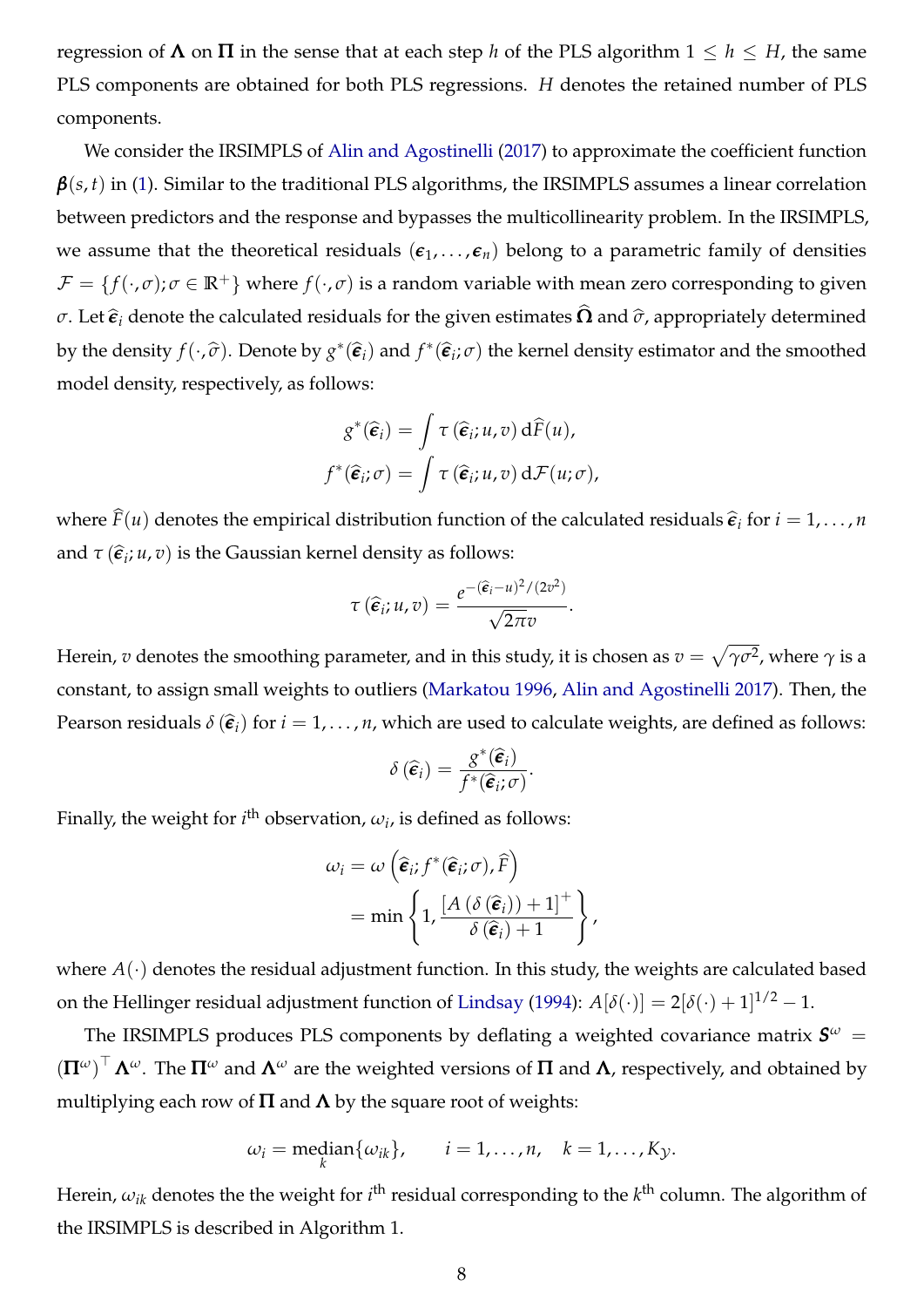**Algorithm 1** IRSIMPLS algorithm

- Step 1. Center the matrices Π and Λ using *L*<sup>1</sup> median as defined by [Serrneels et al.](#page-25-12) [\(2005\)](#page-25-12). In addition, scale the centered  $\Pi$  using median absolute deviation. Let  $\Pi^*$  denote the centered and scaled version of Π.
- Step 2. For  $i = 1, ..., n$ , compute weights  $\omega_i$  for each row of  $\Pi^*$ , and obtain  $\Pi^\omega$  and  $\mathbf{\Lambda}^\omega$  by multiplying each row of  $\Pi$  and  $\Lambda$  by the square roots of  $\omega_i$ .
- Step 3. Perform ordinary SIMPLS on a sample of  $n_r$  ( $n_r \ll n$ ) randomly drawn pairs without replacement from  $(\Pi,\Lambda)$  to obtain starting coefficient estimate  $\widehat{\Omega}^*.$  Note that the starting values to calculate  $\widehat{\bm{\Omega}}^*$  are determined by applying ordinary SIMPLS on the centered and scaled  $\Pi$  and Λ.
- Step 4. Compute residuals using the starting coefficient estimate obtained in the previous step as follows:

$$
\widehat{\boldsymbol{\epsilon}}_i = \boldsymbol{\Lambda} - \boldsymbol{\Pi} \widehat{\boldsymbol{\Omega}}^*.
$$

- Step 5. Obtain the centered and scaled residuals  $\hat{\epsilon}_i^*$  using  $L_1$  median and median absolute deviation.
- Step 6. Calculate new weights,  $\omega_i^*$ , using the residuals  $\hat{\epsilon}_i^*$  obtained in Step 5 to reweight  $\Pi$  and **Λ** multiplying each row of them by the square roots of  $ω_i^*$ . Let  $\Pi^{\omega*}$  and  $\mathbf{\Lambda}^{\omega*}$  denote the reweighted versions of  $\Pi$  and  $\Lambda$ , respectively.
- Step 7. Obtain the reweighted covariance matrix  $S^{\omega*}\ =\ (\Pi^{\omega*})^\top\, \Lambda^{\omega*}.$  Then, compute the new coefficient estimate  $\widehat{\boldsymbol{\Omega}}^{**}$  performing the ordinary SIMPLS on  $\boldsymbol{S}^{\omega*}.$
- Step 8. With the coefficient estimate in Step 7, repeat steps 4-7 until convergence is achieved. Convergence is reached if the maximum of the absolute deviations between two  $\widehat{\bm{\Omega}}^{**}$ s obtained consecutive repeats less than a predetermined threshold, such as  $10^{-4}$ .
- Step 9. Repeat Steps 3-8 a few times to obtain the final estimate of Ω, given by Ω*ω*, which is equal to one having the minimum absolute deviation among others.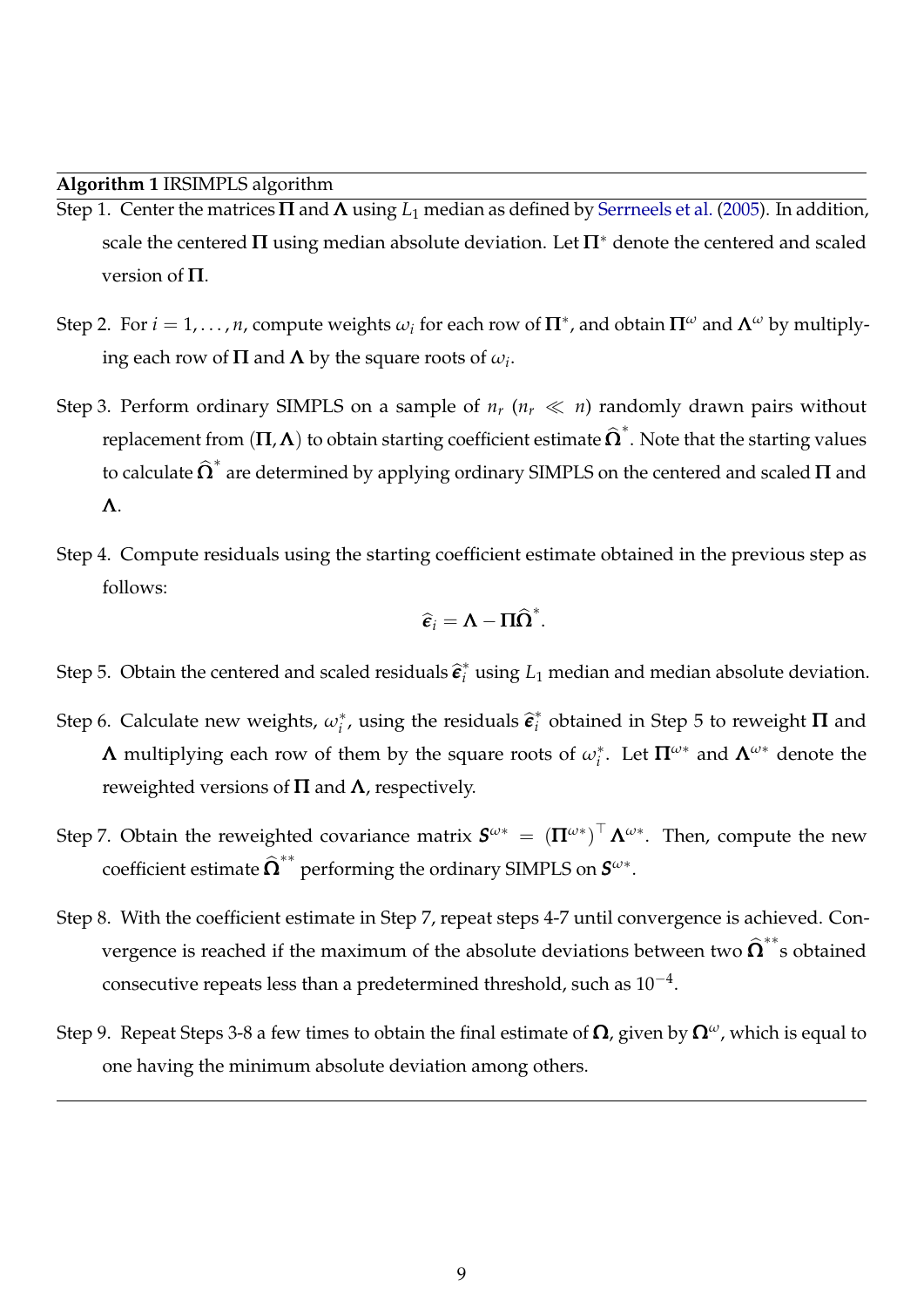Let  $\Omega^{\omega,h}$  denote the estimated coefficient matrix of  $\Omega$ , obtained after *h* iterations from the IRSIM-PLS regression. Then, the IRSIMPLS approximation of  $\pmb{\beta}(s,t)$ , given by  $\widehat{\pmb{\beta}}^{\omega}(s,t)$ , is obtained using the bases  $\Phi(t)$  and  $\Psi(s)$  as follows:

<span id="page-9-1"></span>
$$
\widehat{\boldsymbol{\beta}}^{\omega}(s,t) = \left[ \left( \mathbf{\Psi}^{1/2} \right)^{-1} \mathbf{\Omega}^{\omega,h} \left( \mathbf{\Phi}^{1/2} \right)^{-1} \right] \mathbf{\Psi}(s) \mathbf{\Phi}(t). \tag{4}
$$

In what follows, the robust estimation of the functional response,  $\hat{y}(t)$ , can be calculated as follows:

$$
\widehat{\mathcal{Y}}(t) = \int_{S} \mathcal{X}(s) \widehat{\boldsymbol{\beta}}^{\omega}(s,t) \mathrm{d}s.
$$

Since the IRSIMPLS approximation of *β*(*s*, *t*) given in [\(4\)](#page-9-1) is based on the weighted residuals, it is more robust to the outliers than the ordinary LS-based PLS methods.

The performance of the proposed method depends on the number of PLS components *h* used to estimate Model [\(1\)](#page-4-1). Thus, the optimum number *h* should be determined based on an error metric. The outliers may affect the usual error metrics, leading to incorrectly determining the optimum number *h*. Therefore, we consider a trimmed mean absolute prediction percentage error (TMAPE) to determine the optimum *h* robustly. To this end, we consider the following procedure. First, the entire dataset is randomly divided into two parts roughly the same size. The first part of the data is used to construct the FFLRM, and the PLS approximation of  $\beta(s, t)$  is obtained for  $h = 1, 2, \ldots, H$  number of PLS components. With the second part of the data, the absolute prediction percentage errors (APE) are calculated as follows:

$$
APE_i(h) = \left\| \frac{\left| \hat{\mathcal{Y}}_i(t) - \mathcal{Y}_i(t) \right|}{\left| \mathcal{Y}_i(t) \right|} \right\|_{\mathcal{L}_2} \qquad i = 1, 2, \ldots, \lfloor n/2 \rfloor,
$$

where  $\left\Vert \cdot\right\Vert _{\mathcal{L}_{2}}$  denotes  $\mathcal{L}_{2}$  norm, which is approximated by the Riemann sum [\(Luo and Qi](#page-24-11) [2019\)](#page-24-11),  $\lfloor\cdot\rfloor$ denotes an integer value that rounds down to  $n/2$ , and  $\mathcal{Y}_i(t)$  and  $\mathcal{Y}_i(t)$  are the observed response functions for *i*<sup>th</sup> individual and its prediction, respectively. Then, the following TMAPE is computed for each *h*:

$$
TMAPE(h) = \frac{1}{n*} \sum_{i=1}^{n*} APE_i(h),
$$

where  $\{n \in \{1, 2, ..., |n/2|\}, |n \times| = |q|n/2|\}.$  Herein, we consider 20% trimming proportion as suggested by [Wilcox](#page-25-14) [\(2012\)](#page-25-14) so that  $q = 0.8$  (other trimming proportions such as 5% and 10% can also be used in the proposed method). In this way, the optimum *h* is robustly determined by ignoring the APE values corresponding to the outliers. Finally, the optimum number of PLS components is determined according to the minimum TMAPE.

#### <span id="page-9-0"></span>**3 Monte Carlo experiments**

Computationally, the proposed method works with a similar structure with the FPLS methods of [Preda and Schiltz](#page-25-6) [\(2011\)](#page-25-6) and [Beyaztas and Shang](#page-22-3) [\(2020](#page-22-3)*a*). We note that all the numerical calculations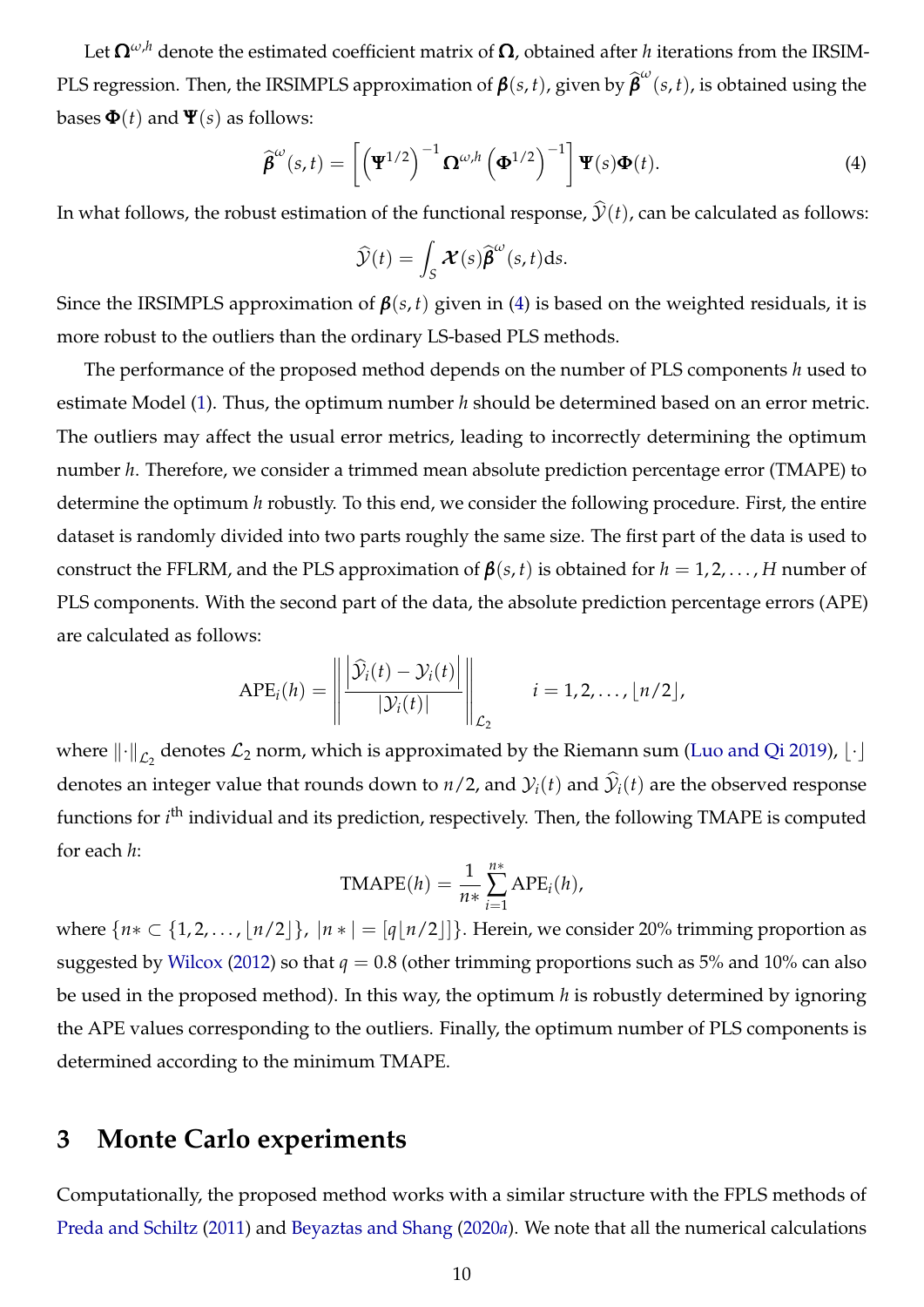in this study are performed using R 4.1.1. on an Intel Core i7 6700HQ 2.6 GHz PC. We summarize the steps and R packages used in the computation of the proposed method as follows. In the first step of the proposed method, the *B*-spline basis expansion method is used to project the functional random variables onto the finite-dimensional space, which can easily be done using create.bspline.basis function in the R package fda [\(Ramsay et al.](#page-25-15) [2020\)](#page-25-15). In addition, the inprod and sqrtm functions in the R packages fda and expm [\(Goulet et al.](#page-23-13) [2021\)](#page-23-13) are used to obtain the inner product matrices and their square roots, respectively. In the second step, the IRSIMPLS algorithm proposed by [\(Alin](#page-22-9) [and Agostinelli](#page-22-9) [2017\)](#page-22-9) uses the R package wle [\(Agostinelli and Library](#page-22-10) [2015\)](#page-22-10) to obtain the weights. These weights are used to robustly estimate the regression parameter matrix of the PLS regression constructed using basis expansion coefficients. The estimated parameter matrix and *B*-spline basis functions are then used to obtain the approximate form of the regression parameter function  $\beta(s, t)$ .

Various Monte Carlo experiments under different data generating processes are conducted to evaluate the finite-sample performance of the proposed method. The results are compared with those obtained via the LS, naïve SIMPLS, and the RFPC of [Hullait et al.](#page-23-8) [\(2021\)](#page-23-8). Throughout the experiments, the following FFLRM is considered:

<span id="page-10-0"></span>
$$
\mathcal{Y}(t) = \sum_{m=1}^{M=5} \int_{S} \mathcal{X}_m(s) \beta_m(s, t) \mathrm{d}s + \epsilon(t), \tag{5}
$$

where  $s, t \in [0, 1]$ . Two cases are considered for generating the data:

- **Case-1:** The functions of both the response and predictor variables are generated from smooth processes with no outliers. In this case, the proposed method is expected to produce similar results with available traditional methods. Our aim, in this case, is to show the correctness of the proposed method.
- **Case-2:** The functional variables of the response and predictor are contaminated by inserting outliers at 20% contamination level. In this case, the proposed method is expected to produce better prediction performance than the traditional methods.

We consider two scenarios to generate the functions of the predictor variables. In the first scenario (Scenario-1), the functional predictors are assumed to be independent (i.e.,  $Cov(\mathcal{X}_m(s), \mathcal{X}_{m'}(s)) = 0$ for  $m \neq m'$  and  $m, m' = 1, \ldots, 5$  and are generated as follows:

$$
\mathcal{X}_m(s)=10+V_m(s),
$$

where  $V_m(s)$  are generated from the Gaussian process with mean zero and variance-covariance function  $\bm{\Sigma}_V(s,s')=e^{-100(s-s')^2}.$  In the second scenario (Scenario-2), on the other hand, the functional predictors are generated as follows:

$$
\mathcal{X}_m(s) = 10 + \sum_{j=1}^{\text{Lag}} V_{m+j}(s) / \sqrt{\text{Lag} + 1},
$$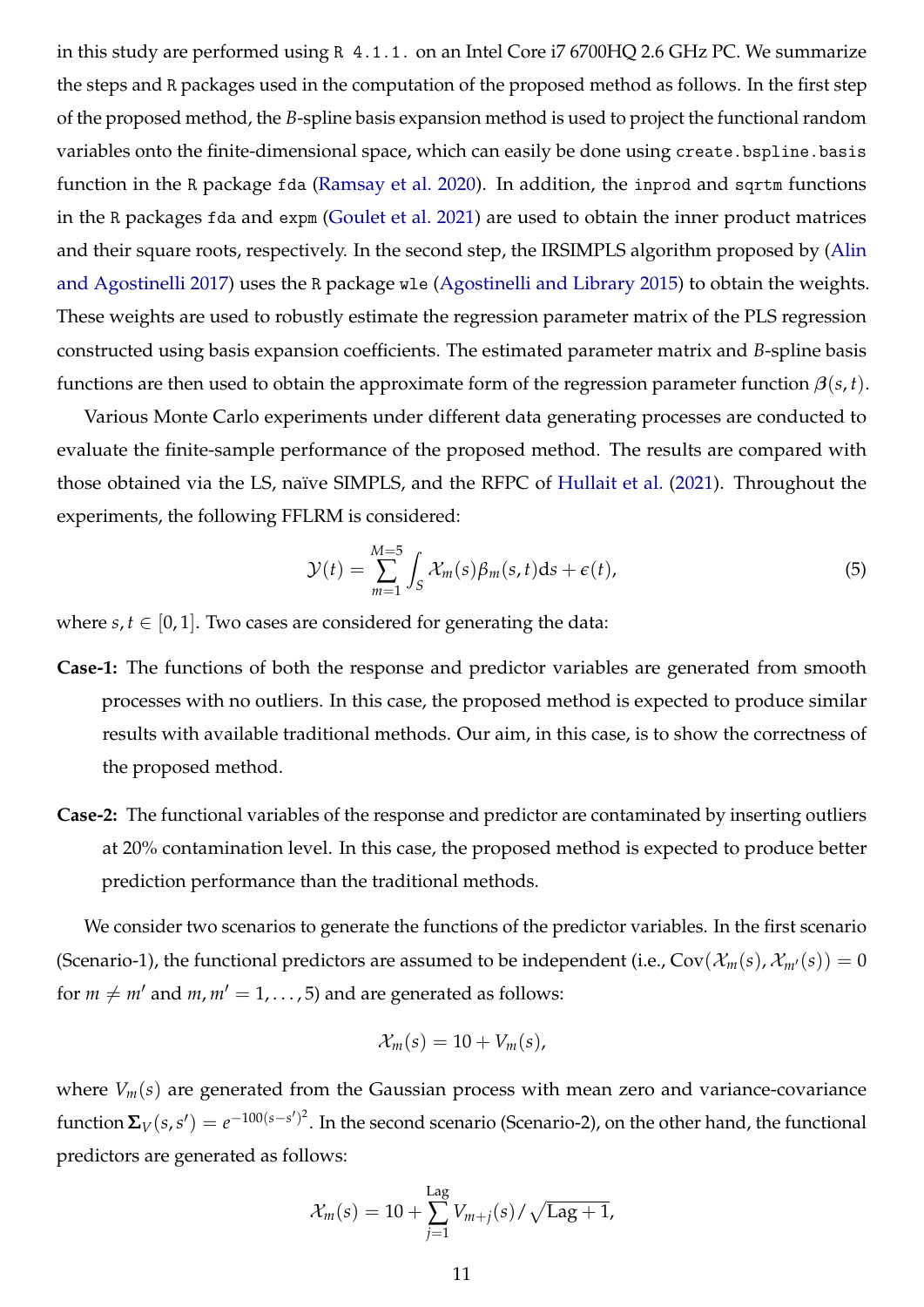where  $V_m(s)$  ( $m = 1, \ldots, 9$ ) are generated as in the first scenario and Lag controls the correlation between the functional predictors [\(Luo and Qi](#page-24-11) [2019\)](#page-24-11). In the experiments, similar to [Luo and Qi](#page-24-11) [\(2019\)](#page-24-11), we consider Lag = 4 to generate correlated functional predictors. The functions of the response variable are obtained using [\(5\)](#page-10-0) with the following coefficient functions:

$$
\beta_1(s,t) = (1-s)^2(t-0.5)^2,
$$
  
\n
$$
\beta_2(s,t) = e^{-3(s-1)^2}e^{-5(t-0.5)^2},
$$
  
\n
$$
\beta_3(s,t) = e^{-5(s-0.5)^2-5(t-0.5)^2} + 8e^{-5(s-1.5)^2-5(t-0.5)^2},
$$
  
\n
$$
\beta_4(s,t) = \sin(1.5\pi s)\sin(\pi t),
$$
  
\n
$$
\beta_5(s,t) = \sqrt{st}.
$$

For each variable,  $n = 500$  functions are generated at 100 equally spaced points in the interval [0, 1]. Then, to evaluate the out-of-sample predictive performance of the methods, the generated data are divided into the following training and test samples with sample sizes  $n_{\text{train}}$  and  $n_{\text{test}}$ , respectively: 1) the first  $n_{\text{train}} = 200$  functions are used to construct the FFLRM, and 2) the last  $n_{\text{test}} = 300$  functions are used to predict the response based on the constructed model and a new set of predictors. To generate the outlier-contaminated data,  $(0.2 \times n_{\text{train}})$  randomly selected functions of the predictors are replaced by  $\widetilde{\mathcal{X}}_m(s) = \mathcal{X}_m(s) + \varepsilon_m(s)$ , where  $\varepsilon_m(s)$  is generated from the Ornstein-Uhlenbeck process:

$$
\varepsilon_m(s) = \gamma + [\varepsilon_{m0}(s) - \rho]e^{-\theta s}\sigma \int_0^s e^{-\theta(s-u)} dW_u,
$$

where *ρ*, *θ*, and *σ* > 0 are constants, and  $W_u$  is the Wiener process. Note that the initial values  $ε_{m0}(s)$ are independently taken from *Wu*. Then, the outlying functions of the response variable are obtained using [\(5\)](#page-10-0) but with  $\widetilde{\mathcal{X}}_m(s)$  and the following modified regression coefficient functions (only  $\beta_2(s,t)$ ,  $\beta_3(s,t)$ , and  $\beta_4(s,t)$  are modified):

$$
\widetilde{\beta}_2(s,t) = e^{-3(s-1)^2} e^{-3(t-0.5)^2},
$$
\n
$$
\widetilde{\beta}_3(s,t) = 6e^{-5(s+0.5)^2 - 5(t-0.5)^2} + 4e^{-5(s-1.5)^2 - 5(t-0.5)^2},
$$
\n
$$
\widetilde{\beta}_4(s,t) = 6\cos(6\pi s)\cos(\pi t).
$$

In this way, the functional predictors are contaminated by the magnitude outliers; the response variable is contaminated by the mixture of the magnitude and shape outliers. Examples of the generated functions and the outliers are presented in Figure [1.](#page-12-0)

The functions of both the response and predictor variables in the training sample are distorted by the Gaussian random noise  $v(s) \sim \mathcal{N}(0, 4)$  before fitting the model. Also,  $K_{\mathcal{Y}} = K_{\mathcal{X}} = 10$  number of basis functions are used to smooth the noisy data. Note that in the Monte Carlo experiments, the number of basis functions  $K_y = K_x = 10$  is chosen arbitrarily to evaluate the predictive performance of the methods under the same conditions. For each scenario, MC = 250 Monte Carlo experiments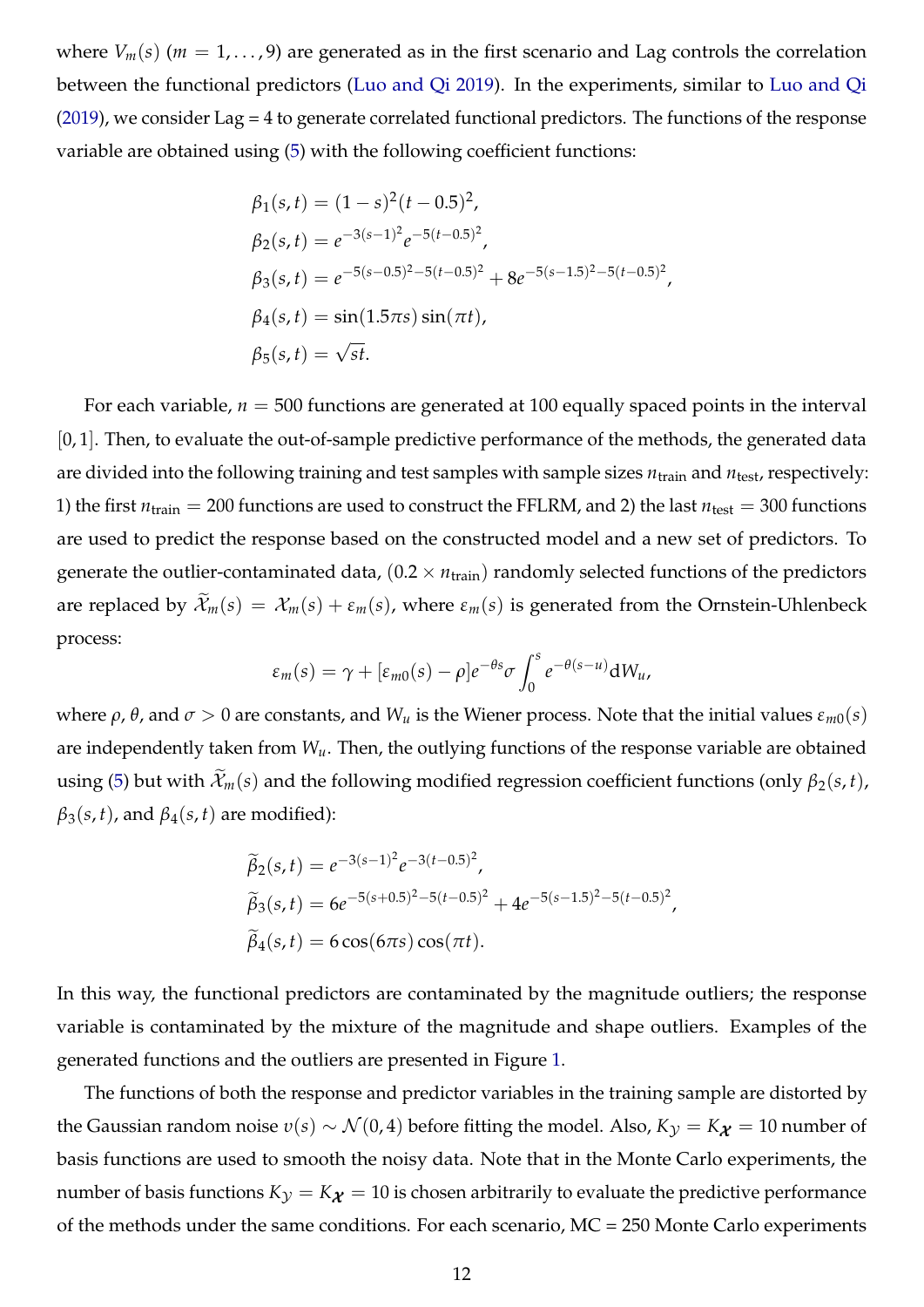<span id="page-12-0"></span>

**Figure 1:** *Plots of the generated functions of the response variable (left panel) and predictor variables (right panel). Curves in black color present the non-outlying functions, while gray curves present the generated outlying functions*

are performed. In each experiment, three performance metrics; mean absolute prediction percentage error (MAPE), median absolute prediction error (MdAPE), and coefficient of determination *R* <sup>2</sup> are computed to evaluate the out-of-sample prediction performance of the methods:

$$
\text{MAPE} = \frac{1}{n_{\text{test}}} \sum_{i=1}^{n_{\text{test}}} \left\| \frac{\left| \mathcal{Y}_i(t) - \widehat{\mathcal{Y}}_i(t) \right|}{\left| \mathcal{Y}_i(t) \right|} \right\|_{\mathcal{L}_2},
$$

$$
\text{MdAPE} = \text{median}\left\{ \mathbf{A}\mathbf{E}_1^p, \dots, \mathbf{A}\mathbf{E}_{n_{\text{test}}}^p \right\},
$$

$$
R^2 = 1 - \frac{\sum_{i=1}^{n_{\text{test}}} \left\| \mathcal{Y}_i(t) - \widehat{\mathcal{Y}}_i(t) \right\|_{\mathcal{L}_2}^2}{\sum_{i=1}^{n_{\text{test}}} \left\| \mathcal{Y}_i(t) - \overline{\mathcal{Y}}(t) \right\|_{\mathcal{L}_2}^2},
$$

where  $\mathcal{Y}_i(t)$  and  $\widehat{\mathcal{Y}}_i(t)$  respectively denote the *i*<sup>th</sup> generated and predicted functions of the response variable in the test sample and  $AE_i = |\mathcal{Y}_i(t) - \mathcal{Y}_i(t)|$  denotes the absolute prediction error.

For further investigation of the uncertainty of predictions, the nonparametric bootstrap method is applied to construct pointwise prediction intervals for the functions of the response variable in the test sample. Let  $\hat{\epsilon}(t) = \mathcal{Y}(t) - \hat{\mathcal{Y}}(t)$  denote the estimated model error. The following algorithm then describes the bootstrap method used in this study to construct pointwise prediction intervals for the functions of the response variable.

- Step 1. Draw a pair of bootstrap samples  $(\mathcal{Y}^*(t), \mathcal{X}^*(s))$  of size  $n_{\text{train}}$  by sampling with replacement from the original sample  $(\mathcal{Y}(t), \mathcal{X}(s))$ .
- Step 2. Using the bootstrap sample  $(\mathcal{Y}^*(t), \mathcal{X}^*(s))$ , obtain the IRSIMPLS approximation of  $\pmb{\beta}(s,t)$ , namely  $\widehat{\boldsymbol{\beta}}^{\omega*}(s,t)$  as described in Section [2.](#page-4-0)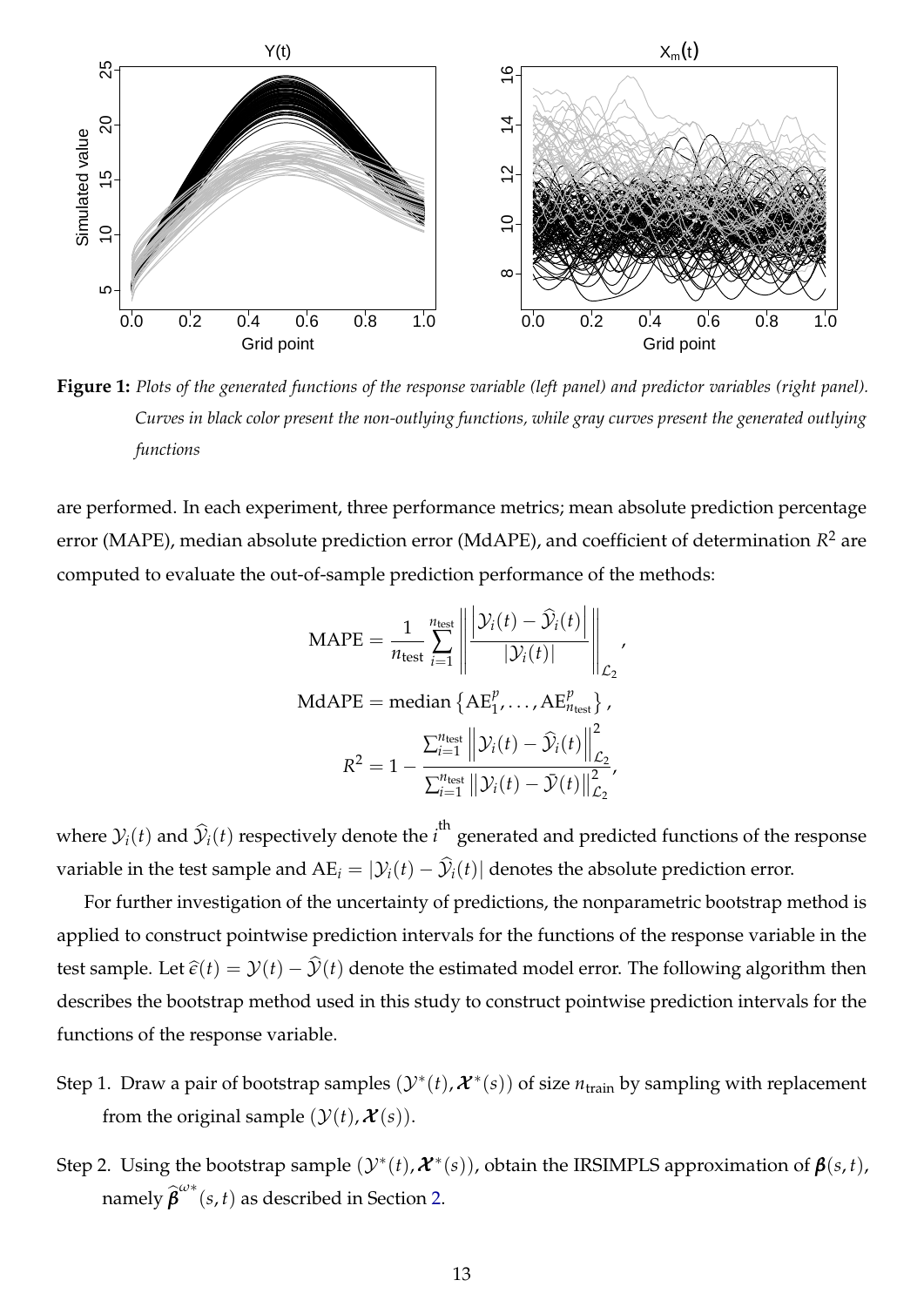Step 3. Compute the bootstrap predictions of  $\mathcal{Y}(t)$  in the test sample as follows:

$$
\widehat{\mathcal{Y}}^*(t) = \int_S \mathcal{X}(s) \widehat{\boldsymbol{\beta}}^{\omega*}(s,t) \mathrm{d}s + \epsilon^*(t),
$$

where  $\bm{\mathcal{X}}(s)$  denotes the matrix of predictors in the test sample, and  $\bm{\epsilon}^*(t)$  is a random drawn from  $\hat{\epsilon}(t)$ .

Step 4. Repeat Steps 1-3 *B* times, where  $B = 200$  denotes the number of bootstrap simulations, to obtain *B* sets of bootstrap replicates of the predicted response functions  $\left\{\widehat{Y}^{*,1}(t),\ldots,\widehat{Y}^{*,B}(t)\right\}$ .

Denote by  $Q^i_\alpha(t)$  the  $\alpha^{\text{th}}$  quantile of the generated *B* sets of bootstrap replicates of the *i*<sup>th</sup> predicted response function, where *α* denotes a level of significance. In our numerical analyses, the significance level is set to  $\alpha = 0.05$  to construct 95% prediction intervals for the functions of the response variable in the test sample. Then,  $\left[Q^i_{\alpha/2}(t), Q^i_{1-\alpha/2}(t)\right]$  defines the 100 $(1-\alpha)$ % bootstrap prediction interval for  $\mathcal{Y}_i(t)$ . For evaluating the performance of the methods, two bootstrap performance metrics; the coverage probability deviance (CPD), which is the absolute difference between the nominal and empirical coverage probabilities, and the interval score (score), are calculated as follows:

$$
CPD = \left| \alpha - \frac{1}{n_{\text{test}}} \sum_{i=1}^{n_{\text{test}}} \mathbb{1} \left\{ Q_{\alpha/2}^i(t) > \mathcal{Y}_i(t) \right\} + \mathbb{1} \left\{ Q_{1-\alpha/2}^i(t) < \mathcal{Y}_i(t) \right\} \right|
$$
  
\n
$$
\text{score} = \frac{1}{n_{\text{test}}} \sum_{i=1}^{n_{\text{test}}} \left\| \left[ \left\{ Q_{1-\alpha/2}^i(t) - Q_{\alpha/2}^i(t) \right\} + \frac{2}{\alpha} \left( Q_{\alpha/2}^i(t) - \mathcal{Y}_i(t) \right) \mathbb{1} \left\{ \mathcal{Y}_i(t) < Q_{\alpha/2}^i(t) \right\} \right] + \frac{2}{\alpha} \left( \mathcal{Y}_i(t) - Q_{1-\alpha/2}^i(t) \right) \mathbb{1} \left\{ \mathcal{Y}_i(t) > Q_{1-\alpha/2}^i(t) \right\} \right] \bigg\|_{\mathcal{L}_2},
$$

,

where  $\mathbb{1}\{\cdot\}$  denotes the binary indicator function.

For the aforementioned data generation process, we compare the out-of-sample predictive performance of our proposed method only with the LS and naïve SIMPLS-based functional PLS. The error measures for the RFPC are not calculated since it allows only one functional predictor in the model. The finite-sample performance of the proposed method will be compared with the RFPC using a different data generation process.

Our findings obtained from the Monte Carlo experiments are presented in Figures [2](#page-14-0) and [3.](#page-15-0) From these figures, it is obvious that all the methods produce slightly better results when the functional predictors are independent (Scenario-1) than when the functional predictors are correlated (Scenario-2). Figure [2](#page-14-0) demonstrates that when no outliers are present in the data, all the methods produce similar MAPE, MdAPE, and *R* <sup>2</sup> values. The traditional SIMPLS method produces slightly better performance metrics than the proposed method, but the observed differences are not significant. In addition, from Figure [3,](#page-15-0) when outliers do not contaminate the data, the proposed method produces similar bootstrap-based CPD values with slightly larger score values compared with LS and SIMPLS.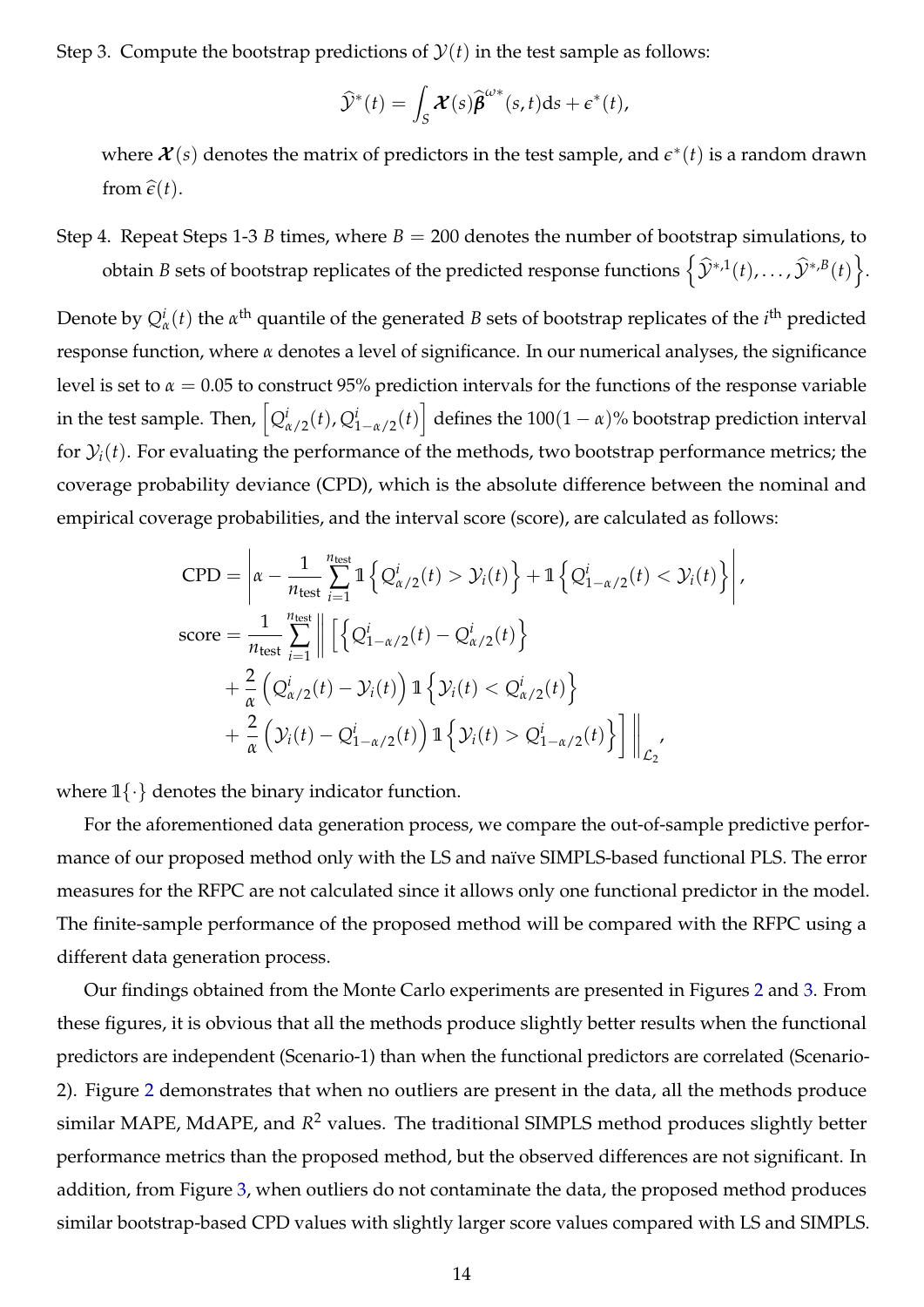<span id="page-14-0"></span>

**Figure 2:** *Boxplots of the calculated MAPE (first row), MdAPE (second row), and R* 2 *(third row) values for the LS, na¨ıve SIMPLS, and proposed IRSIMPLS methods under Scenario-1 (first column) and Scenario-2 (second column)*

When the generated data include outliers, our proposed method produces considerably smaller MAPE, MdAPE, and larger *R* <sup>2</sup> values under both cases and scenarios compared with the LS and naïve SIMPLS. From Figure [2,](#page-14-0) the LS and naïve SIMPLS are affected by the outliers and produce larger error values compared with the case where outliers do not contaminate the data. On the other hand, the proposed method down-weights the effects of outliers and produces almost similar error values under both cases. Moreover, compared with LS and traditional SIMPLS, the proposed method produces significantly smaller CPD values with slightly larger score values when outliers contaminate the data (see Figure [3\)](#page-15-0). In other words, compared with LS and traditional SIMPLS, much accurate prediction intervals are obtained by the proposed method when the data have outliers.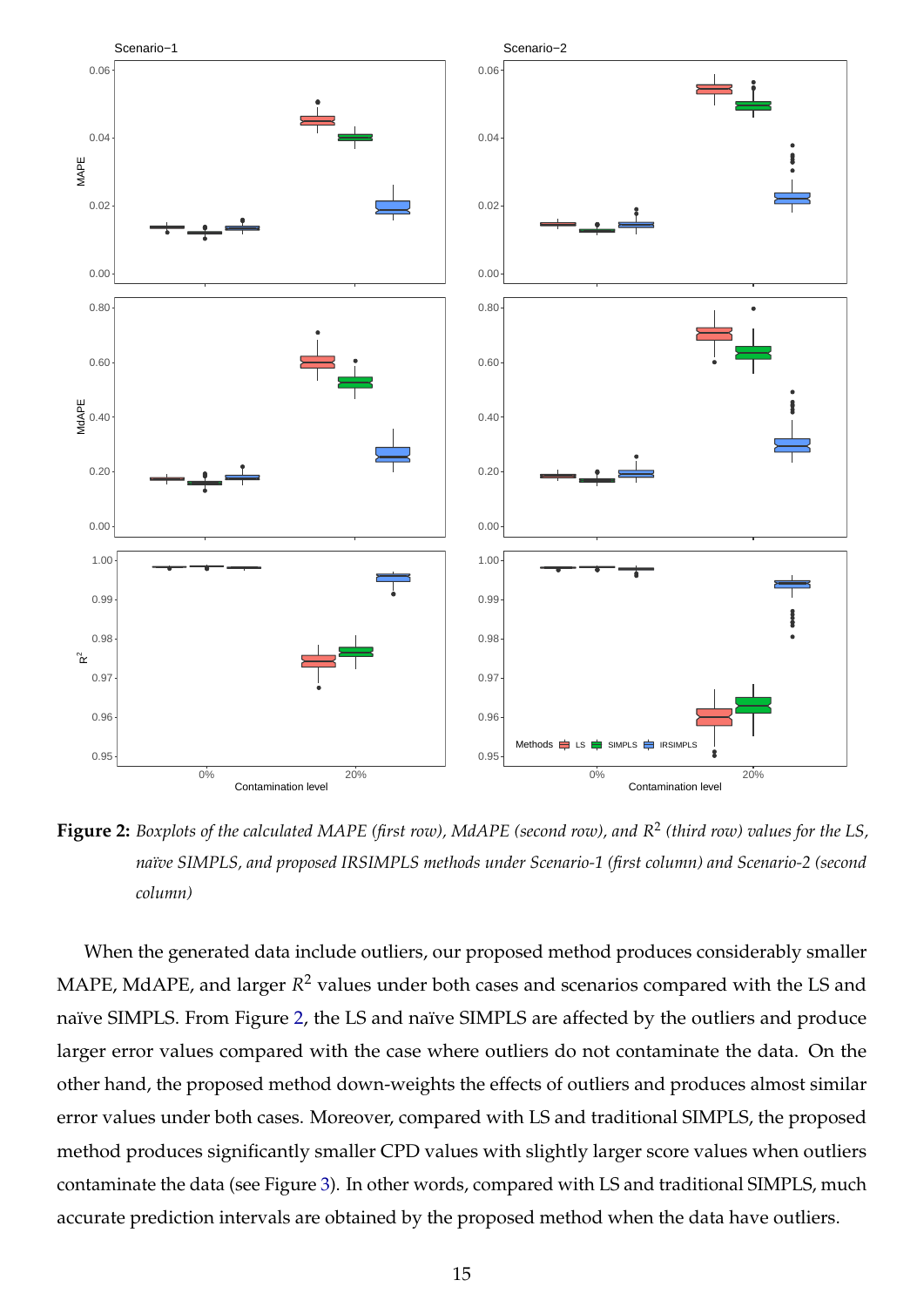<span id="page-15-0"></span>

Figure 3: Boxplots of the calculated CPD (first row) and score (second row) values for the LS, naïve SIMPLS, and *proposed IRSIMPLS methods under Scenario-1 (first column) and Scenario-2 (second column)*

Moreover, we compare the proposed method with LS and naïve SIMPLS in terms of their computing times. While doing so, we consider Case-1 and Scenario-1 as data generation processes and record the computing times of the methods using the R function system.time when the numbers of basis function  $K<sub>y</sub>$  and  $K<sub>x</sub>$  are increased from 10 to 80. The results are presented in Figure [4.](#page-16-0) From this figure, the proposed method requires more computing time compared with other methods. For example, the proposed method respectively requires 1.65 and 1.18 times more computing time than the LS and naïve SIMPLS when  $K_y = K_x = 10$  while it requires 2.45 and 1.71 times more computing time when  $K_{\gamma} = K_{\chi} = 80$ .

All in all, the numerical results produced by our Monte Carlo experiments have demonstrated that: 1) the proposed IRSIMPLS-based FFLRM has a similar prediction performance to that of LS and traditional SIMPLS-based regression when no outliers are present in the data, and 2) the proposed method has improved prediction performance than the LS and traditional SIMPLS when the data are contaminated by magnitude or shape outliers. This is because the traditional approximation of *β*(*s*, *t*) is significantly affected by outliers, leading to poor prediction performance. However, compared with LS and traditional SIMPLS, the proposed method increases the prediction performance of FFLRM by down-weighting the effects of outliers.

To compare the performance of our proposed method with the RFPC, we use a similar data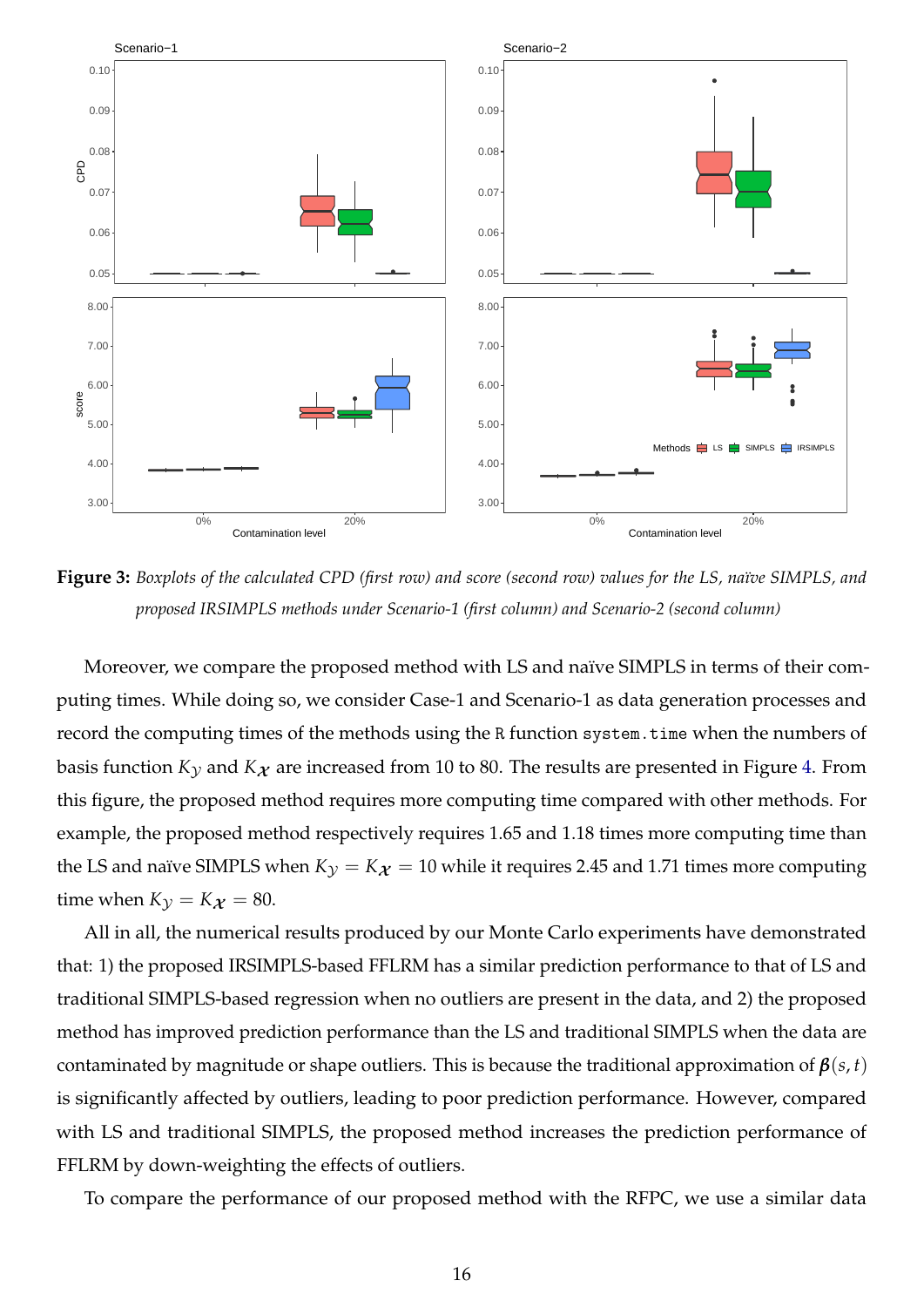<span id="page-16-0"></span>

**Figure 4:** *Estimated computing times for the LS, SIMPLS, and IRSIMPLS methods*

generation process, which is a simple FFLRM, as used by [Hullait et al.](#page-23-8) [\(2021\)](#page-23-8). The predictor variable  $\mathcal{X}(s)$  is generated based on a FPC analysis with the following mean function ( $\mu_{\mathcal{X}}(s)$ ) and eigenfunctions (*ι*<sup>λ</sup>  $i<sup>k</sup>$  for *i* = 1, 2, 3):

$$
\mu_{\mathcal{X}}(s) = -10(s - 0.5)^{2} + 2,
$$
  
\n
$$
\iota_{1}^{\mathcal{X}} = \sqrt{2} \sin(\pi s),
$$
  
\n
$$
\iota_{2}^{\mathcal{X}} = \sqrt{2} \sin(7\pi s),
$$
  
\n
$$
\iota_{3}^{\mathcal{X}} = \sqrt{2} \cos(7\pi s),
$$

where  $s \in [0, 1]$  and the principal component scores are generated by sampling from the Gaussian distributions with mean-zero and variances 40, 10, and 1, respectively. The response variable  $\mathcal{Y}(t)$ , on the other hand, is generated using the following mean function  $(\mu_{\mathcal{Y}}(t))$  and eigenfunctions  $(\iota_i^{\mathcal{Y}})$  $\int_{i}^{V}$  for  $i = 1, 2, 3$ :

$$
\mu_{\mathcal{Y}}(t) = 60 \exp(-(t-1)^2),
$$
  
\n
$$
\iota_1^{\mathcal{Y}} = \sqrt{2} \sin(12\pi t),
$$
  
\n
$$
\iota_2^{\mathcal{Y}} = \sqrt{2} \sin(5\pi t),
$$
  
\n
$$
\iota_3^{\mathcal{Y}} = \sqrt{2} \cos(2\pi t),
$$

where  $t \in [0, 1]$ . The following simple FFLRM is used to generate functional observations:

$$
\mathcal{Y}(t) = \mu_{\mathcal{Y}}(t) + \int_0^1 \beta(s,t) [\mathcal{X}(s) - \mu_{\mathcal{X}}(s)] ds + \epsilon(t),
$$

where  $\beta(s,t)~=~\boldsymbol{\iota}^{\mathcal{X}}(s)\boldsymbol{B}\boldsymbol{\iota}^{\mathcal{Y}}(t)$  with  $\boldsymbol{B}$  having random entries between uniform  $[-3,3]$ ,  $\boldsymbol{\epsilon}(t)~=~$  $\bm{q}^\top\bm{\iota}^\mathcal{Y}(t) + d$ , and  $\bm{q}^\top$  and  $d$  are sampled from  $\mathcal{N}(0,0.1)$ . We generate  $n=200$  functions for each functional variable at 200 equally spaced points in the interval [0, 1]. The generated data are contaminated at 20% contamination level, and two scenarios are considered to generate outliers: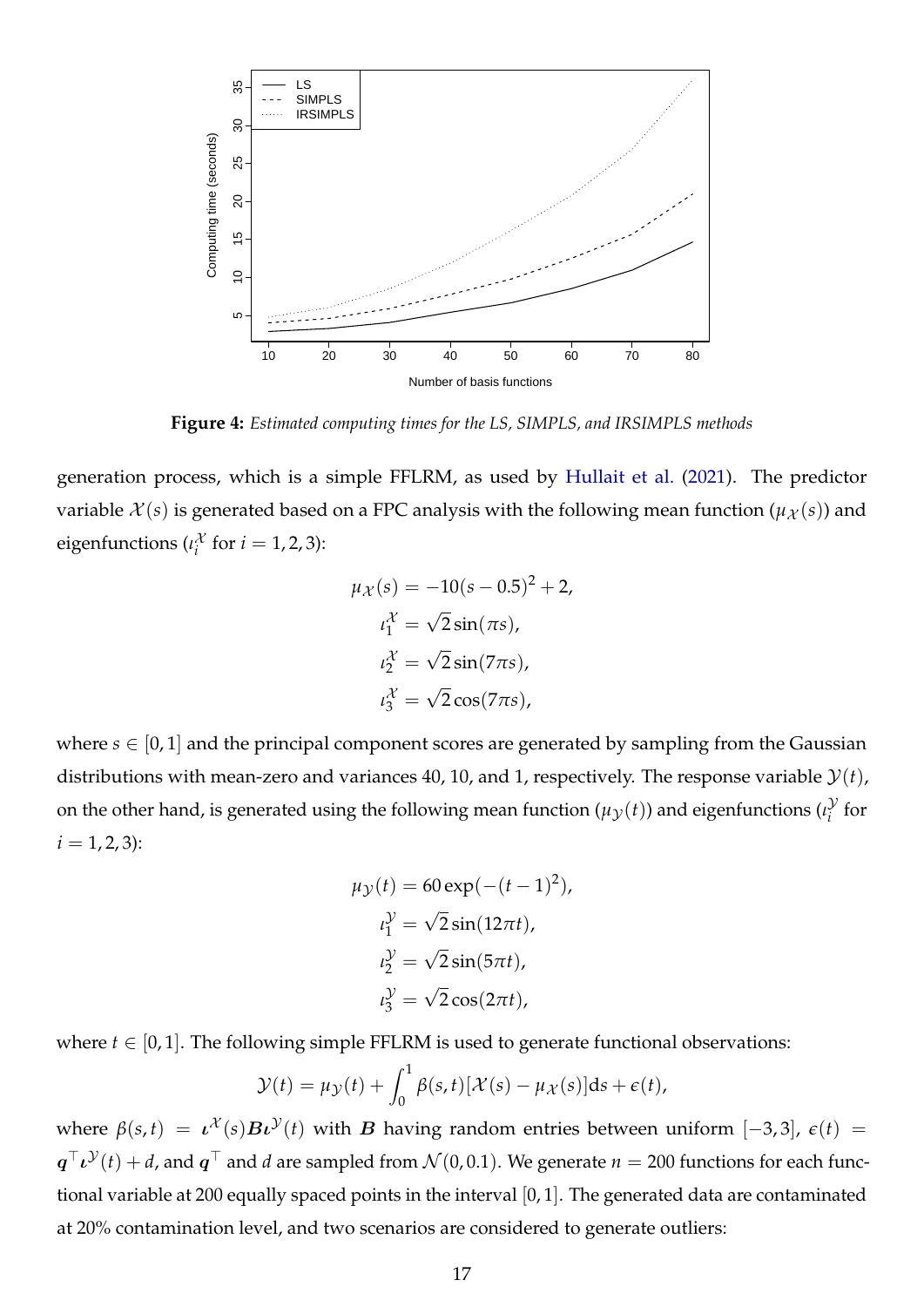**Scenario-1** where the outliers are generated by replacing B with  $B_1 = B + R$  with  $R \sim \mathcal{N}(0, 0.5)$ .

**Scenario-2** where the outliers are generated using  $\beta(s,t) = \iota^{\mathcal{X}}(s)B_2[\iota^{\mathcal{Y}}(t), p(t)]$  where  $B_2$  is an  $3 \times 4$  matrix  $B_2 = [B_2, I]$ , *I* is sampled from  $\mathcal{N}(2, 1)$ , and  $p(t)$  is a random *B*-spline function defined on an interval of length 1/10.

As noted by [Hullait et al.](#page-23-8) [\(2021\)](#page-23-8), the outliers generated under Scenario-1 affect the regression function across the entire interval, whereas the outliers generated under Scenario-2 only affect a small interval of the curves. A graphical display of the generated data is presented in Figure [5.](#page-17-1)

<span id="page-17-1"></span>

**Figure 5:** *Plots of the generated 50 functions for the functional response and predictor variables*

The simple FFLRM is constructed for both scenarios, and the bivariate coefficient is estimated using the proposed method and RFPC based on  $K = 15$  *B*-spline basis functions. Similar to [Hullait](#page-23-8) [et al.](#page-23-8) [\(2021\)](#page-23-8), the following mean squared error (MSE) is considered to compare the performance of the methods:

<span id="page-17-2"></span>
$$
\text{MSE} = \frac{1}{(1 - 0.20) \times n} \sum_{i=1}^{n} \left\| (1 - u_i) \widehat{y}_i(t) - \mathcal{Y}_i(t) \right\|_{\mathcal{L}_2}^2,
$$
(6)

where  $\hat{Y}_i(t)$  is the *i*<sup>th</sup> fitted response function and  $u_i = 1$  if *i*<sup>th</sup> response function is outlier and  $u_i = 0$ otherwise.

The MSE values obtained from 100 replications are presented in Figure [6.](#page-18-0) From this figure, our proposed method produces smaller MSE values compared with the RFPC of [Hullait et al.](#page-23-8) [\(2021\)](#page-23-8).

# <span id="page-17-0"></span>**4 Empirical data example: Oman weather data**

The finite-sample performance of the proposed method is also evaluated using the Oman weather empirical dataset (dataset is available from the National Center for Statistics & Information: [https://](https://data.gov.om) [data.gov.om](https://data.gov.om)). The dataset contains three variables: maximum monthly evaporation (mm), humidity (%), and temperature ( $\rm{°C}$ ), which were collected from 66 weather stations across Oman from January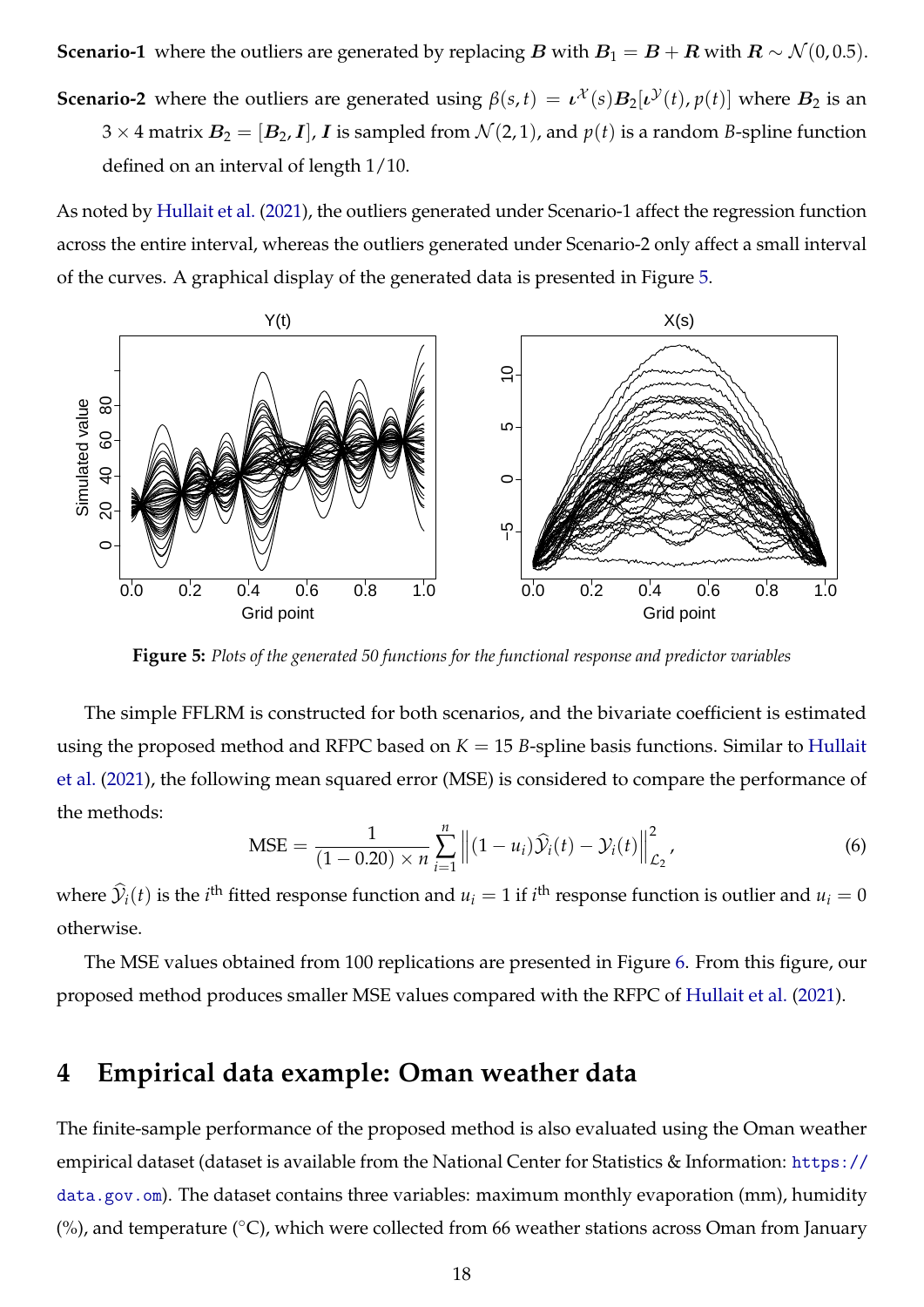<span id="page-18-0"></span>

**Figure 6:** *Boxplots of the calculated MSE values for the RFPC and proposed IRSIMPLS methods, when the data are generated under Scenario-1 (left panel) and Scenario-2 (right panel)*

2018 to December 2018. The observations are considered as the functions of months  $(1 \leq s, t \leq 12)$ . Figure [7](#page-19-0) presents the graphical display of the variables, as well as the functional highest density region (HDR) boxplots [\(Hyndman and Shang](#page-24-12) [2010\)](#page-24-12) for these variables. In the functional HDR boxplots, the inner and outer regions are presented with dark and light gray colors for each variable, respectively. The inner region corresponds to the region bounded by all the curves corresponding to the points inside the 50% bivariate HDR. In contrast, the outer region corresponds to the region bounded by all the curves corresponding to the points within the outer bivariate HDR [\(Hyndman](#page-24-12) [and Shang](#page-24-12) [2010\)](#page-24-12). Functions that are outside of these regions are called outliers. From this figure, all the variables have clear outlying curves.

For this dataset, we consider predicting maximum monthly evaporation using the maximum temperature and humidity variables. The following procedure is repeated 100 times to evaluate the predictive performance of the methods. The dataset is randomly divided into the training and test samples with sizes 40 and 26, respectively. The model is constructed based on the curves in the training sample using  $K_y = K_x = 6$  number of basis functions, which are determined based on the generalized cross-validation procedure of [Craven and Wahba](#page-22-11) [\(1978\)](#page-22-11), to predict 26 curves in the test sample. For each replication, the MAPE, MdAPE, and *R* 2 , as well as the bootstrap-based score and CPD values, are calculated.

Our results are presented in Figure [8,](#page-19-1) which indicates that the proposed IRSIMPLS-based method produces better prediction performance compared with the LS and naïve SIMPLS. The proposed method has smaller MAPE and MdAPE and larger *R* <sup>2</sup> values than LS and classical SIMPLS. In addition, the proposed method produces smaller bootstrap-based CPD values than the LS and classical SIMPLS. However, it produces slightly larger score values than classical SIMPLS, as presented in Figure [8.](#page-19-1)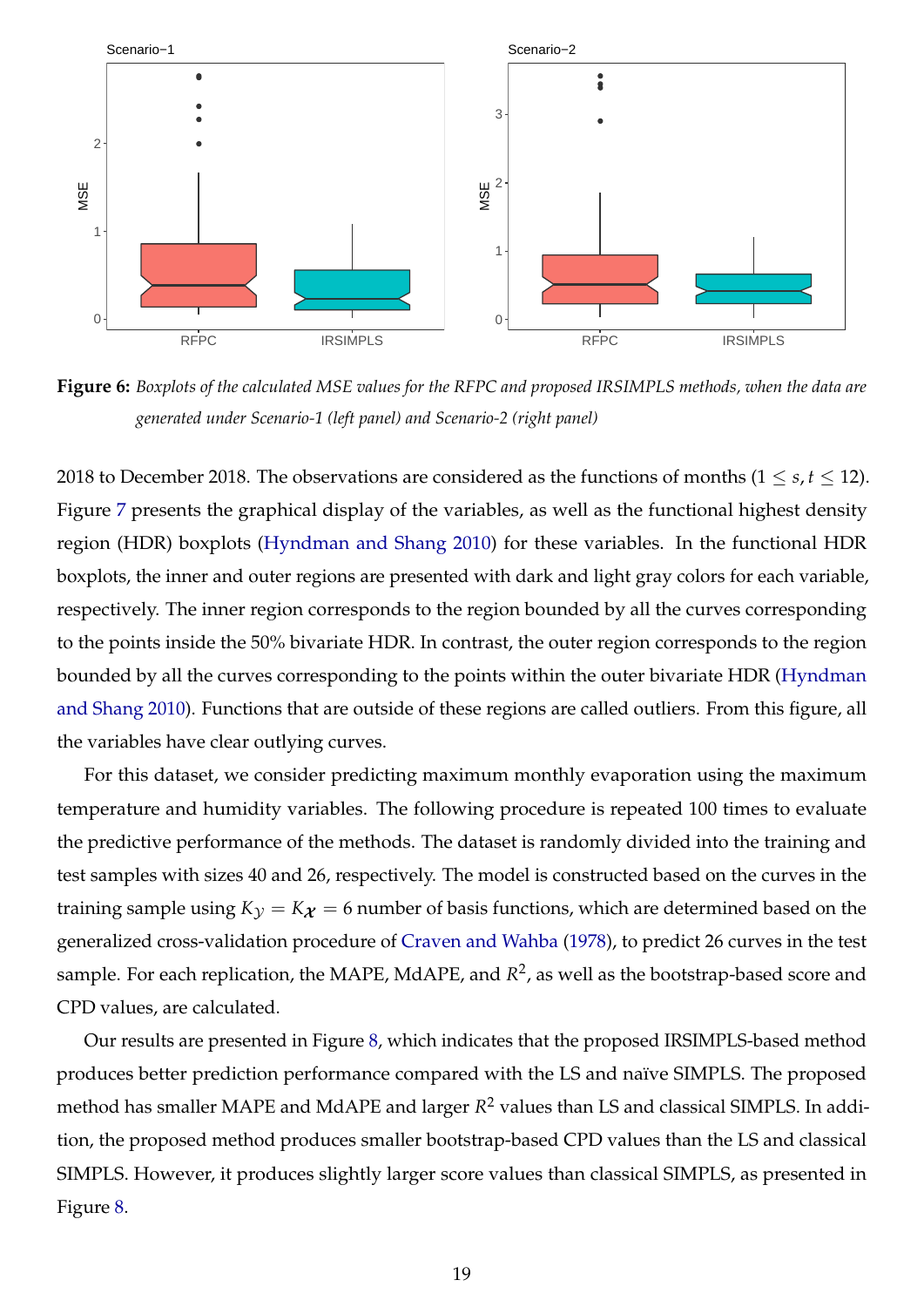<span id="page-19-0"></span>

**Figure 7:** *Graphical display of the temperature, humidity, evaporation variables (first row), and their HDR boxplots (second row) for the Oman weather data. The observations are the functions of months and*  $1 \leq s, t \leq 12$ 

<span id="page-19-1"></span>

**Figure 8:** Computed MAPE, R<sup>2</sup>, bootstrap-based CPD, and score values for the LS, traditional SIMPLS, and proposed *IRSIMPLS methods for the Oman weather data*

To compare the performance of our method with the RFPC, we consider two simple FFLRMs. In the first model, we consider temperature as the predictor and evaporation as the response variable, whereas humidity is the predictor variable in the second model. We construct models based on the entire data and calculate the MSE values using the observed and fitted curves as in [\(6\)](#page-17-2). The computed MSE values for the first model are 21.75 and 17.87 for the RFPC and IRSIMPLS, respectively. For the second model, the computed MSE values are observed as 20.43 and 21.98. Our proposed method can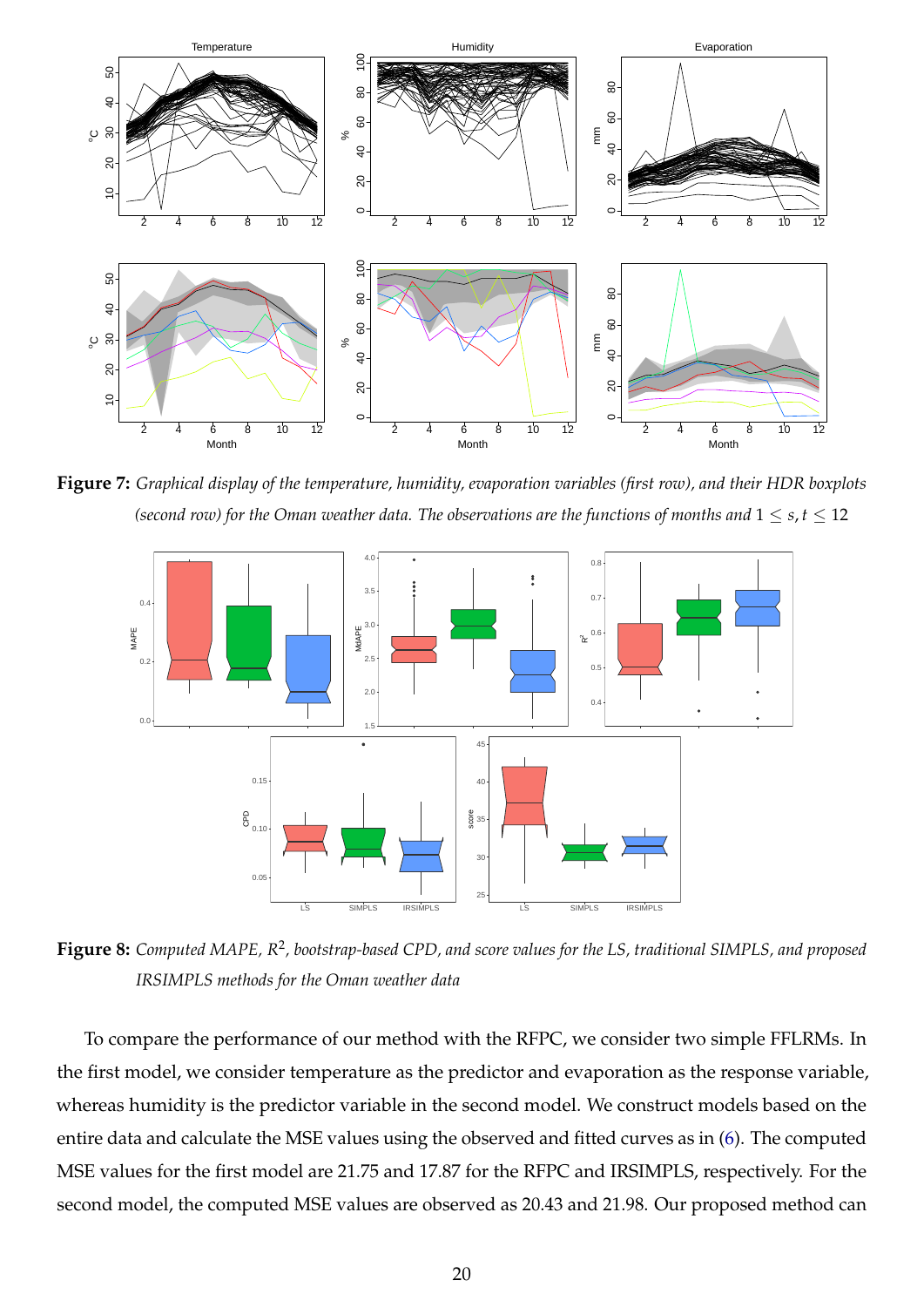### <span id="page-20-0"></span>**5 Conclusions, limitations, and future research**

FFLRMs have become an important analytical tool to explore the relationships between complex and high-dimensional functional variables. Accordingly, several FFLRMs have been proposed. The traditional estimation techniques, including PLS regression, have been extended to  $\mathcal{L}_2$  Hilbert space to estimate the coefficient function of the considered regression models. However, these techniques may be significantly affected by the presence of outliers. In this case, traditional methods produce biased estimates for the regression parameter, leading to poor prediction results.

In this study, we propose a robust PLS method based on the IRSIMPLS approach of [Alin and](#page-22-9) [Agostinelli](#page-22-9) [\(2017\)](#page-22-9) to obtain an outlier-resistant estimate for the coefficient function of the FFLRM. Its predictive performance is evaluated using various Monte Carlo experiments and an empirical data example. The results are compared with the LS, naïve SIMPLS, and the RFPC method of [Hullait et al.](#page-23-8) [\(2021\)](#page-23-8). In addition, we applied a nonparametric bootstrap to obtain pointwise prediction intervals for the functions of the response variable. Our findings demonstrate that the proposed method produces similar results to LS and naïve SIMPLS when the data do not include outliers. On the other hand, our proposed method produces better prediction performance than the LS and traditional SIMPLS when the data contain outliers. The numerical results obtained from the Monte Carlo experiments performed in this study have shown that the proposed method produces more accurate bootstrap prediction intervals with wider prediction interval lengths than the traditional methods in the presence of outliers. Another interesting result produced by our Monte Carlo experiments is that, similar to the traditional methods, the predictive performance of the proposed method is affected by the correlation level between the predictors. Compared to the case where the functional predictors are correlated, our proposed method produces better predictive performance when the predictors are independent. However, it still produces improved performance over competitors when the predictors are correlated, and outliers contaminate the data. Contrary to the superiority of the proposed method over the traditional methods, it requires more computing time than the LS and naïve SIMPLS methods since the proposed method uses an iterative weighted likelihood algorithm. The results of our Monte Carlo experiments and empirical data analysis have also shown that the proposed IRSIMPLS method produces improved estimation and prediction accuracy than RFPC.

There are several directions that our proposed method can be further extended. For example: 1) When a relatively large number of functional predictors are used in the FFLRM, not all of them may significantly affect the dependent variable. In such a case, the IRSIMPLS-based FPLS method may produce poor predictive performance. Thus, similar to [Luo and Qi](#page-24-11) [\(2019\)](#page-24-11) and [Beyaztas and Shang](#page-22-6) [\(2021\)](#page-22-6), a variable selection procedure along with the IRSIMPLS can be used to improve the predictive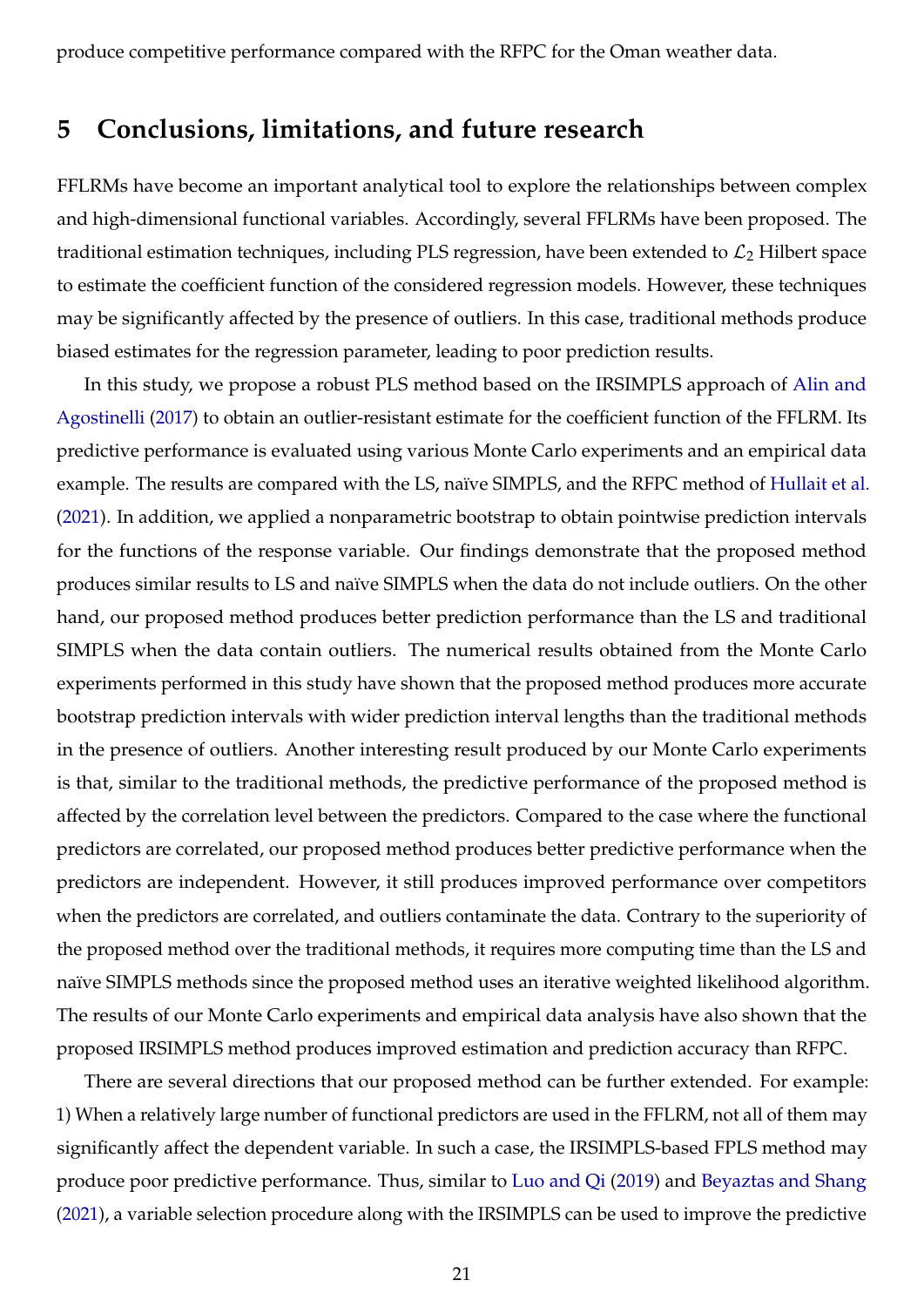performance of the proposed method. 2) Our numerical analyses consider only the *B*-spline basis function expansion to project the infinite-dimensional random functions into the finite-dimensional space. The predictive performance of the proposed method may be dependent on the type of basis functions under consideration. As a future study, the finite-sample performance of our proposed method can be explored using other available basis function expansion methods, such as Fourier, wavelet, radial, and Bernstein polynomial bases. 3) In this study, we only consider the main effects of the predictors on the response variable. However, recent studies (see, e.g., [Luo and Qi](#page-24-11) [2019,](#page-24-11) [Matsui](#page-24-13) [2020,](#page-24-13) [Beyaztas and Shang](#page-22-6) [2021\)](#page-22-6) have demonstrated that the FFLRM with quadratic and interaction effects of the functional predictors perform better than the standard FFLERM. On the other hand, the outliers in the quadratic and interaction effects of the predictors may be more erroneous than the effects of outliers in the main effects. The proposed method can also be extended to the FFLRM with quadratic and interaction effects to estimate this model robustly. 4) Our numerical analyses consider a standard bootstrap method to construct a pointwise prediction interval for the response variable. While our Monte Carlo experiments show that the proposed method produces accurate prediction intervals in the presence of outliers, it produces wider prediction intervals than traditional methods. A robust bootstrap method such as the one proposed by [Beyaztas and Shang](#page-22-12) [\(2020](#page-22-12)*b*) can be used along with the proposed method to construct accurate prediction intervals with narrower prediction interval lengths. 5) One of the recent studies in the functional data analysis literature is about the misaligned observations [\(Olsen et al.](#page-24-14) [2018\)](#page-24-14). When misaligned functional observations are present in the data, they may be considered as shape outliers, and such observations may lead to poor modeling results. The proposed method can also be extended to the analysis of misaligned functional observations to reduce the effects of such observations on the analysis results.

# **Acknowledgements**

This work was supported by The Scientific and Technological Research Council of Turkey (TUBITAK) (grant no: 120F270). We thank Dr. Aylin Alin for providing some R code.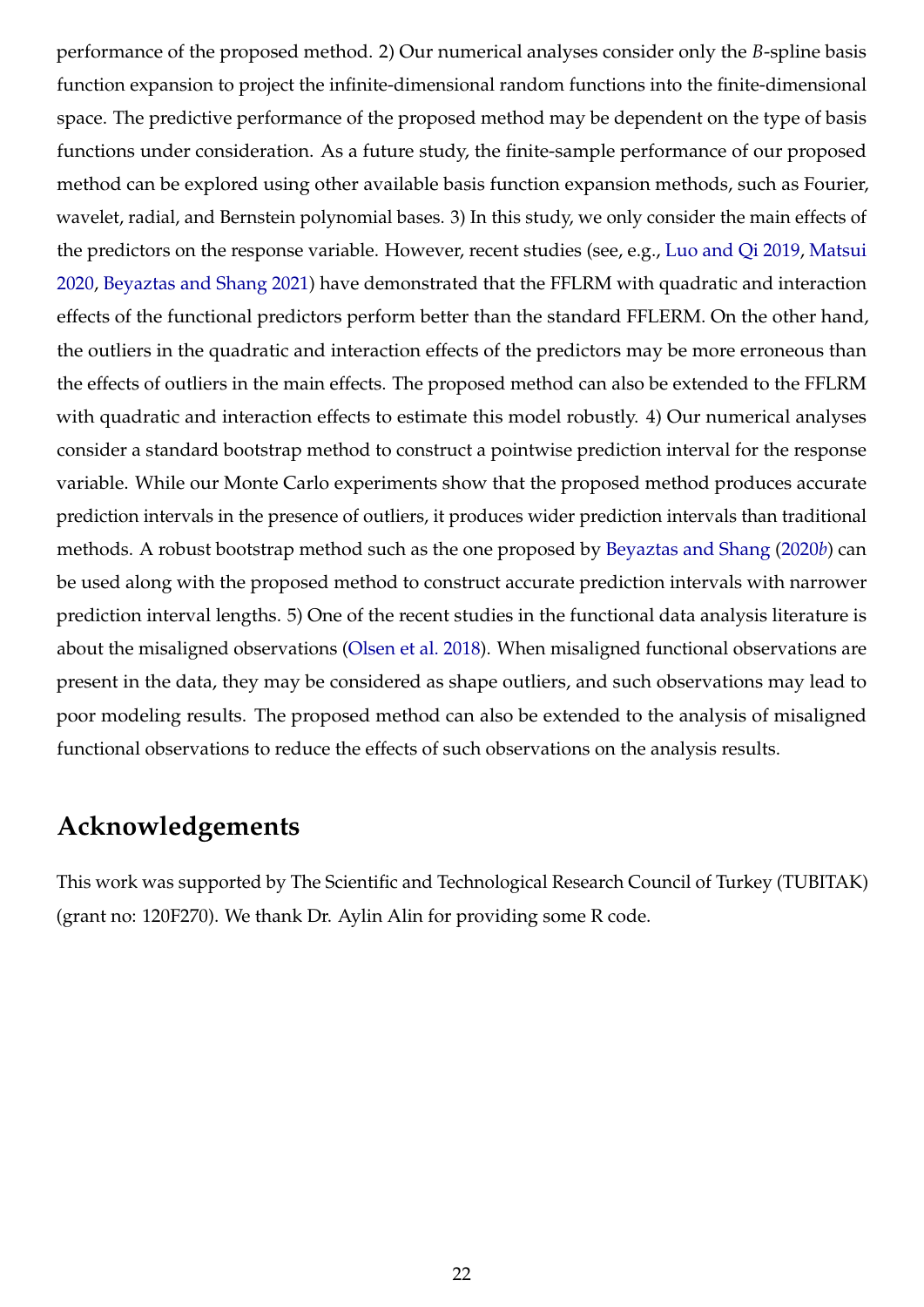# **References**

<span id="page-22-10"></span>Agostinelli, C. and Library, S. C. M. (2015), *wle: Weighted Likelihood Estimation*. R package version 0.9-91.

**URL:** <https://CRAN.R-project.org/package=wle>

- <span id="page-22-5"></span>Aguilera, A. M., Escabias, M., Preda, C. and Saporta, G. (2010), 'Using basis expansions for estimating functional PLS regression: Applications with chemometric data', *Chemometrics and Intelligent Laboratory Systems* **104**(2), 289–305.
- <span id="page-22-2"></span>Aguilera, A. M., Escabias, M., Preda, C. and Saporta, G. (2016), 'Penalized versions of functional PLS regression', *Chemometrics and Intelligent Laboratory Systems* **154**, 80–92.
- <span id="page-22-4"></span>Aguilera, A. M., Ocana, F. A. and Valderrama, M. J. (1999), 'Forecasting with unequally spaced data by a functional principal component approach', *Test* **8**(1), 233–254.
- <span id="page-22-9"></span>Alin, A. and Agostinelli, C. (2017), 'Robust iteratively reweighted SIMPLS', *Journal of Chemometrics* **31**(3), e2881.
- <span id="page-22-7"></span>Beyaztas, U. and Shang, H. L. (2019), 'Forecasting functional time series using weighted likelihood methodology', *Journal of Statistical Computation and Simulation* **89**(16), 3046–3060.
- <span id="page-22-3"></span>Beyaztas, U. and Shang, H. L. (2020*a*), 'On function-on-function regression: Partial least squares approach', *Environmental and Ecological Statistics* **27**(1), 95–114.
- <span id="page-22-12"></span>Beyaztas, U. and Shang, H. L. (2020*b*), 'Robust bootstrap prediction intervals for univariate and multivariate autoregressive time series models', *Journal of Applied Statistics* **in-press**.
- <span id="page-22-6"></span>Beyaztas, U. and Shang, H. L. (2021), 'A partial least squares approach for function-on-function interaction regression', *Cmputational Statistics* **36**, 911–939.
- <span id="page-22-1"></span>Chiou, J.-M., Yang, Y.-F. and Chen, Y.-T. (2016), 'Multivariate functional linear regression and prediction', *Journal of Multivariate Analysis* **146**, 301–312.
- <span id="page-22-11"></span>Craven, P. and Wahba, G. (1978), 'Smoothing noisy data with spline functions', *Numerische Mathematik* **31**(4), 377–703.
- <span id="page-22-0"></span>Cuevas, A. (2014), 'A partial overview of the theory of statistics with functional data', *Journal of Statistical Planning and Inference* **147**, 1–23.
- <span id="page-22-8"></span>Cummins, D. J. and Andrews, C. W. (1995), 'Iteratively reweighted partial least squares: A performance analysis by Monte Carlo simulation', *Journal of Chemometrics* **9**(6), 489–507.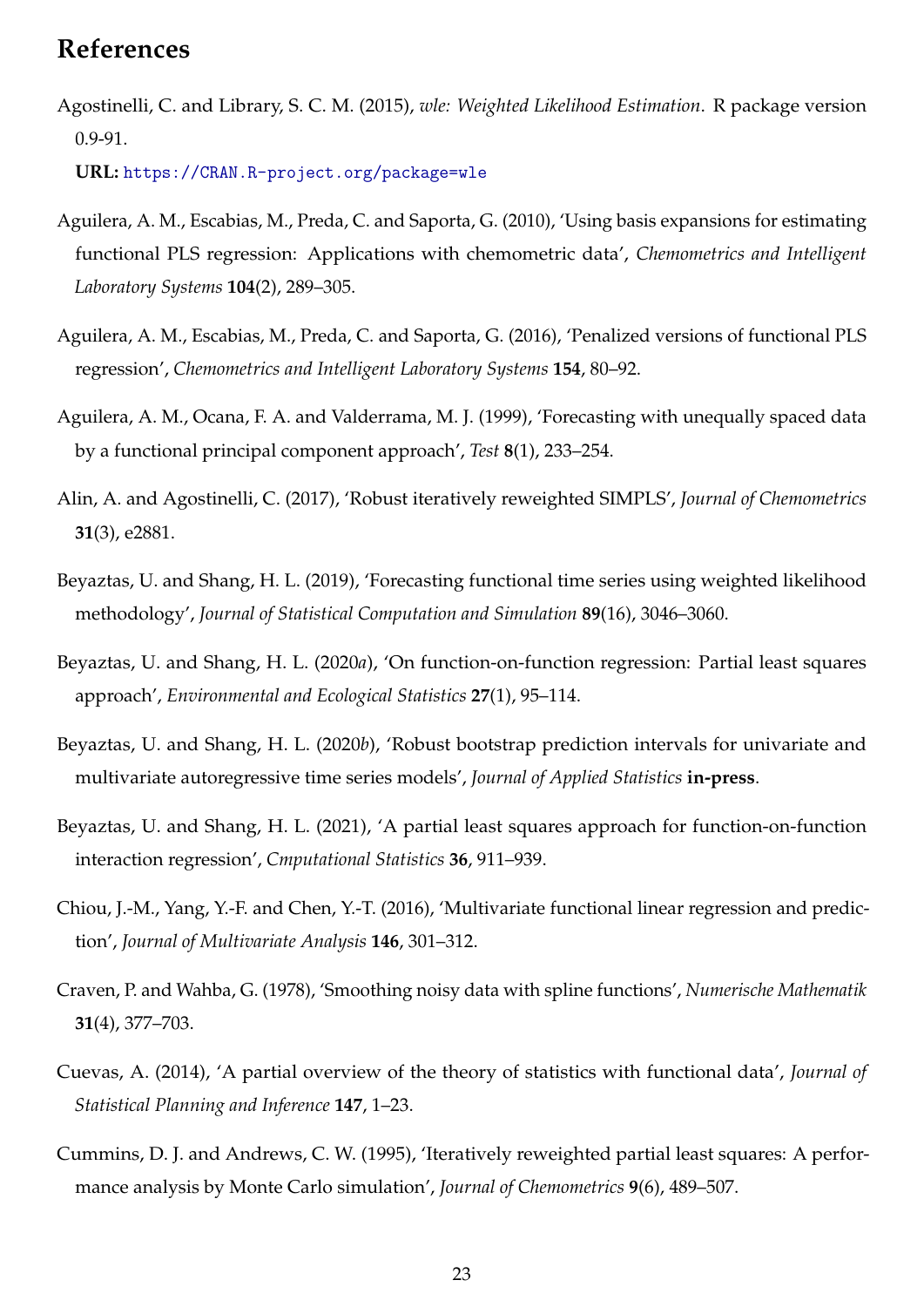- <span id="page-23-10"></span>Dayal, B. S. and MacGregor, J. F. (1997), 'Improved PLS algorithms', *Journal of Chemometrics* **11**(1), 73– 85.
- <span id="page-23-9"></span>de Jong, S. (1993), 'SIMPLS: An alternative approach to partial least squares regression', *Chemometrics and Intelligent Laboratory Systems* **18**(3), 251–263.
- <span id="page-23-5"></span>Delaigle, A. and Hall, P. (2012), 'Methodology and theory for partial least squares applied to functional data', *The Annals of Statistics* **40**(1), 322–352.
- <span id="page-23-12"></span>Escoufier, Y. (1970), 'Echantillonnage dans une population de variables aléatories réelles', *Publications de I'Institut de Statistique de I'Universit´e de Paris* **19**(4), 1–47.
- <span id="page-23-6"></span>Febrero-Bande, M., Galeano, P. and Gonzalez-Manteiga, W. (2017), 'Functional principal component regression and functional partial least-squares regression: An overview and a comparative study', *International Statistical Review* **85**(1), 61–83.

<span id="page-23-0"></span>Ferraty, F. and Vieu, P. (2006), *Nonparametric Functional Data Analysis*, Springer, New York.

<span id="page-23-7"></span>Gervini, D. (2012), Functional robust regression for longitudinal data, Working paper, University of Wisconsin–Milwaukee.

**URL:** <https://arxiv.org/abs/1211.7332>

- <span id="page-23-13"></span>Goulet, V., Dutang, C., Maechler, M., Firth, D., Shapira, M. and Stadelmann, M. (2021), *expm: Matrix Exponential, Log, 'etc'*. R package version 0.999-6. **URL:** <https://CRAN.R-project.org/package=expm>
- <span id="page-23-4"></span>Hall, P. and Hosseini-Nasab, M. (2006), 'On properties of functional principal components analysis', *Journal of the Royal Statistical Society, Series B* **68**(1), 109–126.
- <span id="page-23-3"></span>He, G., Müller, H. G., Wang, J. L. and Yang, W. (2010), 'Functional linear regression via canonical analysis', *Bernoulli* **16**(3), 705–729.
- <span id="page-23-1"></span>Horvath, L. and Kokoszka, P. (2012), *Inference for Functional Data with Applications*, Springer, New York.
- <span id="page-23-2"></span>Hsing, T. and Eubank, R. (2015), *Theoretical Foundations of Functional Data Analysis, with an Introduction to Linear Operators*, John Wiley & Sons, Chennai, India.
- <span id="page-23-11"></span>Hubert, M. and Branden, K. V. (2003), 'Robust methods for partial least squares regression', *Journal of Chemometrics* **17**(10), 537–549.
- <span id="page-23-8"></span>Hullait, H., Leslie, D. S., Pavlidis, N. G. and King, S. (2021), 'Robust function-on-function regression', *Technometrics* **63**(3), 396–409.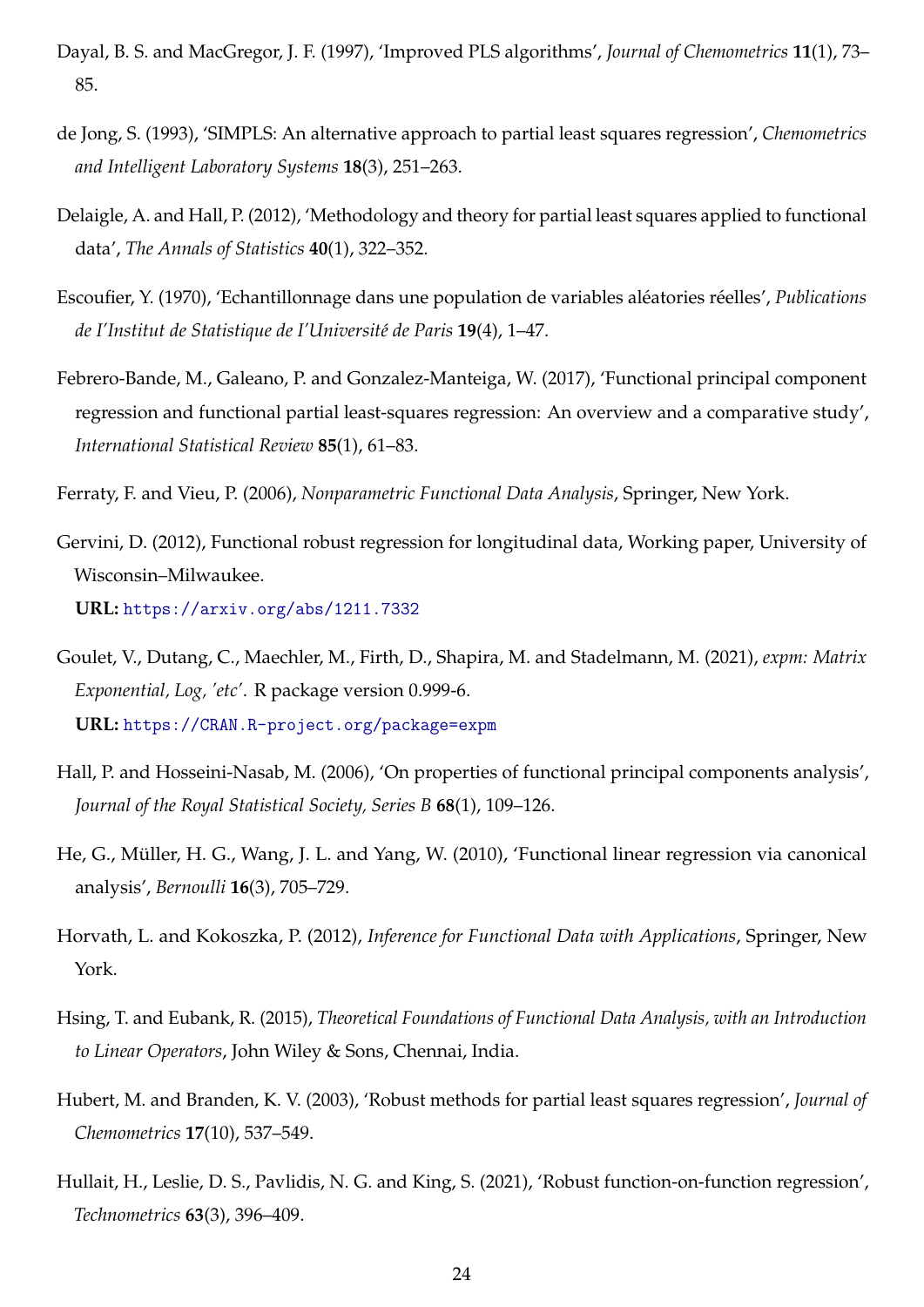- <span id="page-24-6"></span>Hyndman, R. J. and Shang, H. L. (2009), 'Forecasting functional time series', *Journal of the Korean Statistical Society* **38**(3), 199–211.
- <span id="page-24-12"></span>Hyndman, R. J. and Shang, H. L. (2010), 'Rainbow plots, bagplots, and boxplots for functional data', *Journal of Computational and Graphical Statistics* **19**(1), 29–45.
- <span id="page-24-4"></span>Ivanescu, A. E., Staicu, A.-M., Scheipl, F. and Greven, S. (2015), 'Penalized function-on-function regression', *Computational Statistics* **30**(2), 539–568.
- <span id="page-24-8"></span>Kalogridis, I. and Aelst, S. V. (2019), 'Robust functional regression based on principal components', *Journal of Multivariate Analysis* **173**, 393–415.
- <span id="page-24-0"></span>Kokoszka, P. and Reimherr, M. (2017), *Introduction to Functional Data Analysis*, CRC Press, Boca Raton.
- <span id="page-24-10"></span>Lindsay, B. G. (1994), 'Efficiency versus robustness: the case for minimum hellinger distance and related methods', *Annals of Statistics* **22**(2), 1018–1114.
- <span id="page-24-11"></span>Luo, R. and Qi, X. (2019), 'Interaction model and model selection for function-on-function regression', *Journal of Computational and Graphical Statistics* **28**(2), 309–322.
- <span id="page-24-9"></span>Markatou, M. (1996), 'Robust statistical inference: weighted likelihoods or usual M-estimation?', *Communications in Statistics - Theory and Methods* **25**(11), 2597–2613.
- <span id="page-24-7"></span>Maronna, R. A. and Yohai, V. J. (2013), 'Robust functional linear regression based on splines', *Computational Statistics and Data Analysis* **65**, 46–55.
- <span id="page-24-1"></span>Martines-Hernandez, I. and Genton, M. G. (2020), 'Recent developments in complex and spatially correlated functional data', *Brazilian Journal of Probability and Statistics* **34**(2), 204–229.
- <span id="page-24-13"></span>Matsui, H. (2020), 'Quadratic regression for functional response models', *Econometrics and Statistics* **13**, 125–136.
- <span id="page-24-3"></span>Matsui, H., Kawano, S. and Konishi, S. (2009), 'Regularized functional regression modeling for functional response and predictors', *Journal of Math-for-Industry* **1**(A3), 17–25.
- <span id="page-24-2"></span>Müller, H.-G. and Yao, F. (2008), 'Functional additive models', *Journal of the American Statistical Association, Theory and Methods* **103**(484), 1534–1544.
- <span id="page-24-14"></span>Olsen, N. L., Markussen, B. and Raket, L. L. (2018), 'Simultaneous inference for misaligned multivariate functional data', *Journal of the Royal Statistical Society, Series C* **67**(5), 1147–1176.
- <span id="page-24-5"></span>Preda, C. and Saporta, G. (2005), 'PLS regression on a stochastic process', *Computational Statistics & Data Analysis* **48**(1), 149–158.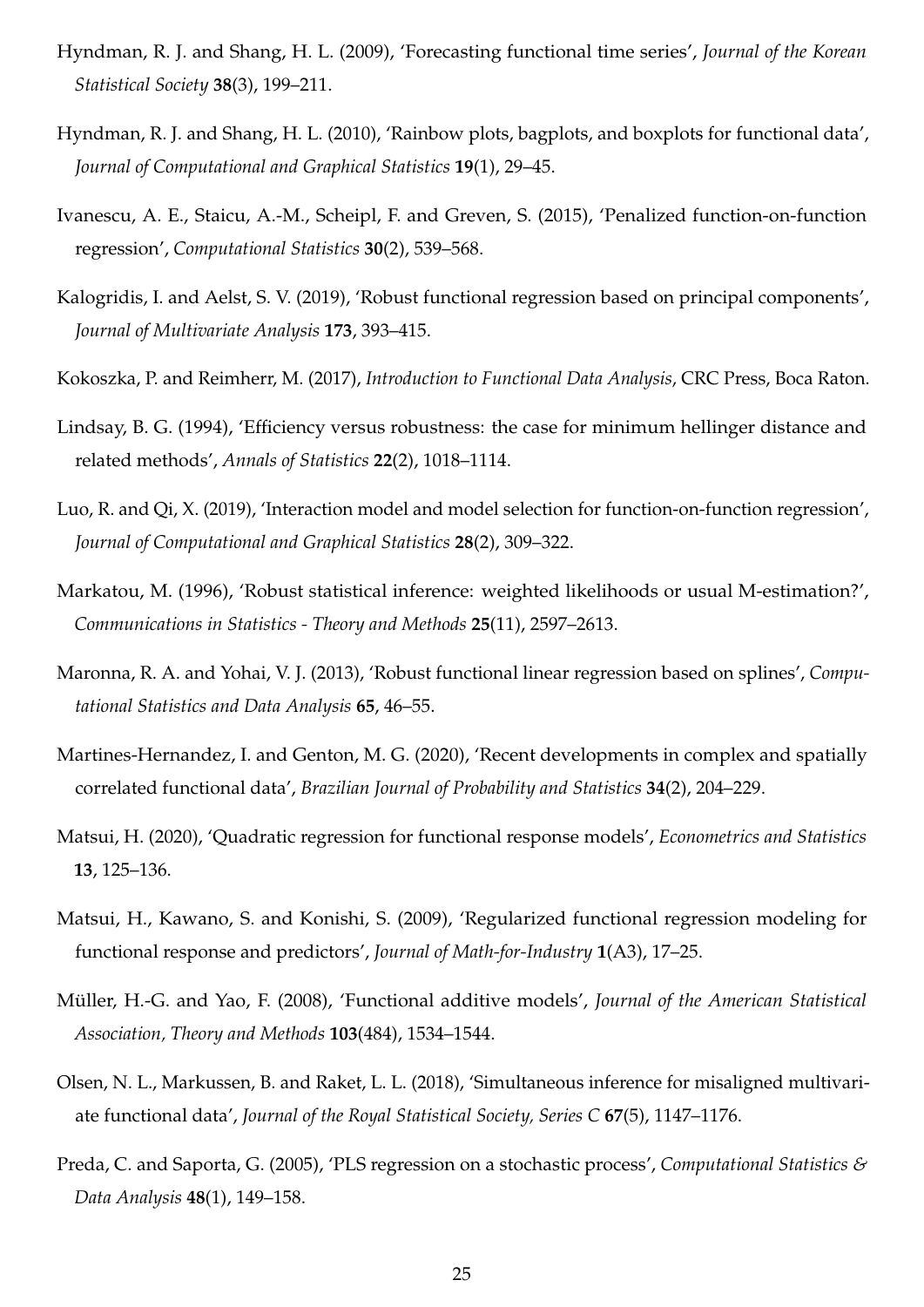- <span id="page-25-6"></span>Preda, C. and Schiltz, J. (2011), Functional PLS regression with functional response: the basis expansion approach, *in* 'Proceedings of the 14th Applied Stochastic Models and Data Analysis Conference', Universita di Roma La Spienza, pp. 1126–1133.
- <span id="page-25-8"></span>Raña, P., Aneiros, G. and Vilar, J. M. (2015), 'Detection of outliers in functional time series', *Environmetrics* **26**(3), 178–191.
- <span id="page-25-3"></span>Ramsay, J. O. and Dalzell, C. J. (1991), 'Some tools for functional data analysis', *Journal of the Royal Statistical Society, Series B* **53**(3), 539–572.
- <span id="page-25-15"></span>Ramsay, J. O., Graves, S. and Hooker, G. (2020), *fda: Functional Data Analysis*. R package version 5.1.9. **URL:** <https://CRAN.R-project.org/package=fda>
- <span id="page-25-0"></span>Ramsay, J. O. and Silverman, B. W. (2002), *Applied Functional Data Analysis*, Springer, New York.
- <span id="page-25-1"></span>Ramsay, J. O. and Silverman, B. W. (2006), *Functional Data Analysis*, Springer, New York.
- <span id="page-25-2"></span>Rao, B. L. S. P. (2010), 'Nonparametric density estimation for functional data by delta sequences', *Brazilian Journal of Probability and Statistics* **24**(3), 468–478.
- <span id="page-25-7"></span>Reiss, P. T. and Odgen, R. T. (2007), 'Functional principal component regression and functional partial least squares', *Journal of the American Statistical Association: Theory and Methods* **102**(479), 984–996.
- <span id="page-25-12"></span>Serrneels, S., Croux, C., Filzmoser, P. and Espen, P. J. V. (2005), 'Partial robust M-regression', *Chemometrics and Intelligent Laboratory Systems* **79**(1-2), 55–64.
- <span id="page-25-9"></span>Shin, H. and Lee, S. (2016), 'An RKHS approach to robust functional linear regression', *Statistica Sinica* **26**, 255–272.
- <span id="page-25-13"></span>Tucker, R. S. (1938), 'The reasons for price rigidity', *The American Economic Review* **28**(1), 41–54.
- <span id="page-25-11"></span>Wakelinc, I. N. and Macfie, H. J. H. (1992), 'A robust pls procedure', *Journal of Chemometrics* **6**(4), 189– 198.
- <span id="page-25-4"></span>Wang, W. (2014), 'Linear mixed function-on-function regression models', *Biometrics* **70**(4), 794–801.

<span id="page-25-14"></span>Wilcox, R. (2012), *Introduction to Robust Estimation and Hypothesis Testing*, Elsevier, Waltham, MA.

- <span id="page-25-10"></span>Wold, H. (1974), 'Causal flows with latent variables: Partings of the ways in the light of NIPALS modelling', *European Economic Review* **5**(1), 67–86.
- <span id="page-25-5"></span>Yamanishi, Y. and Tanaka, Y. (2003), 'Geographically weighted functional multiple regression analysis: A numerical investigation', *Journal of the Japanese Society of Computational Statistics* **15**(2), 307–317.